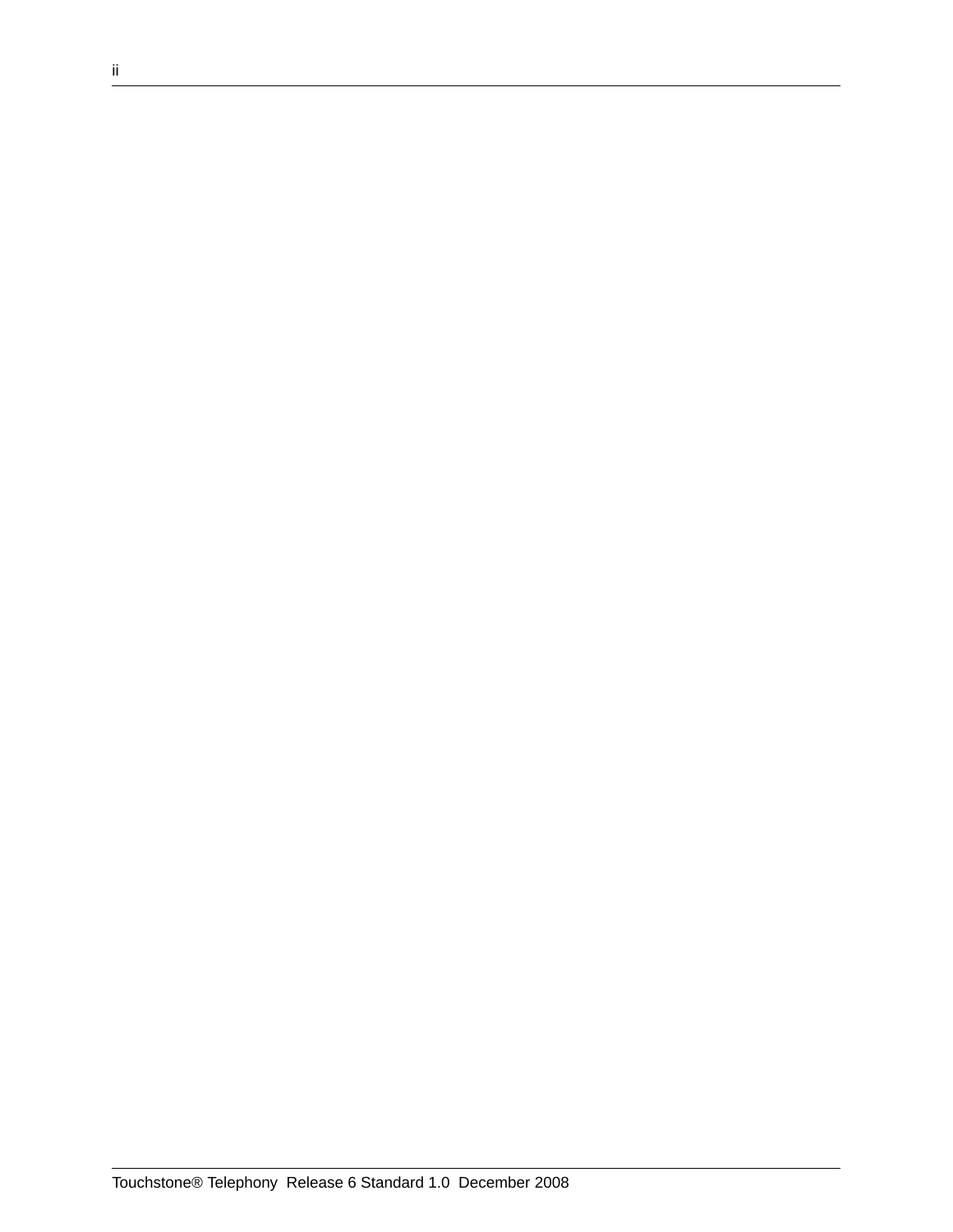## **Publication History**

**December 2008** Release 6 Standard 1.0 version of this document.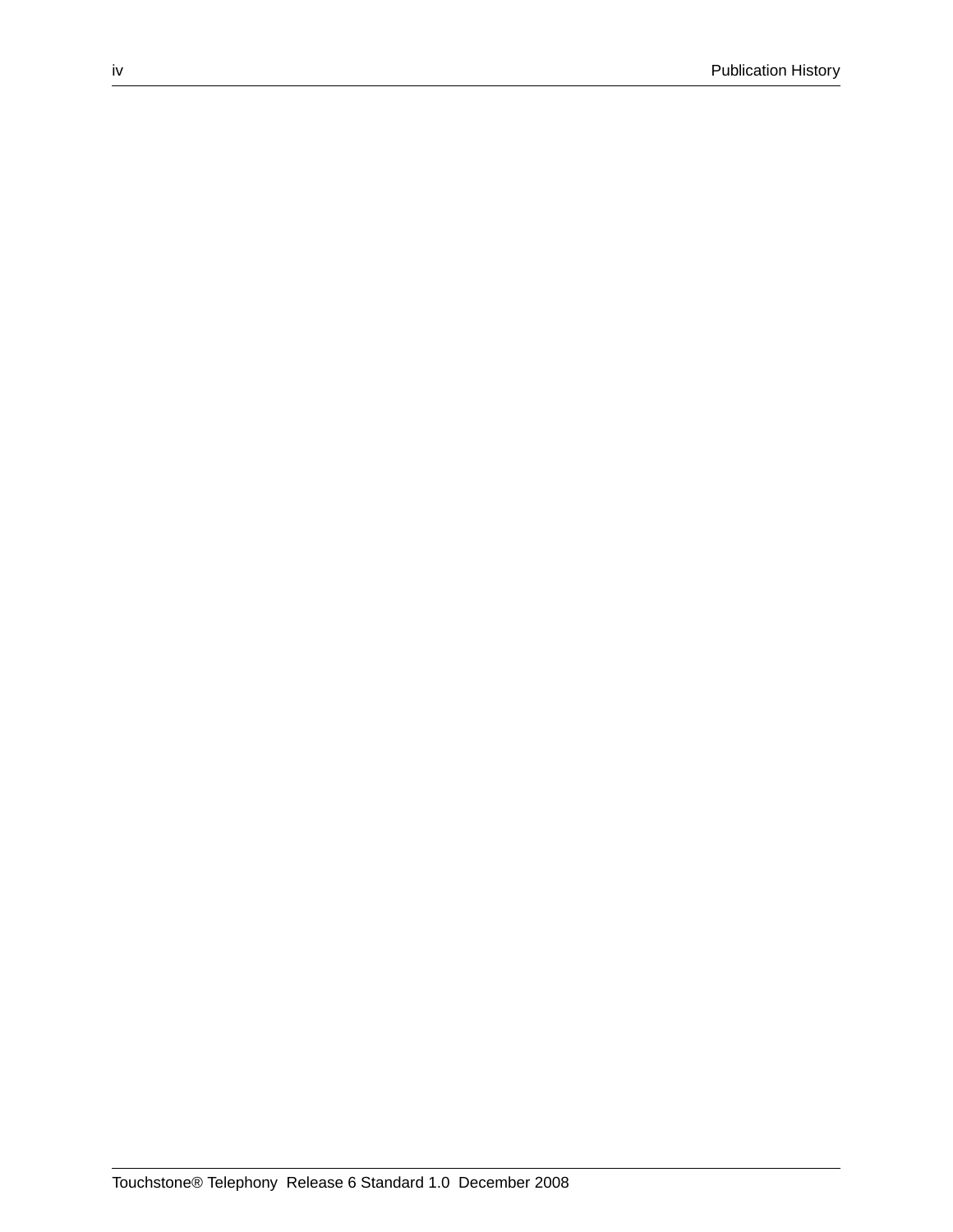## **Contents**

 $\mathbf{1}$ 

### **Planning the Installation**

### **Installing the Telephony Modem** 5 Procedure: Inspecting and Unpacking the Telephony Modem ......... 6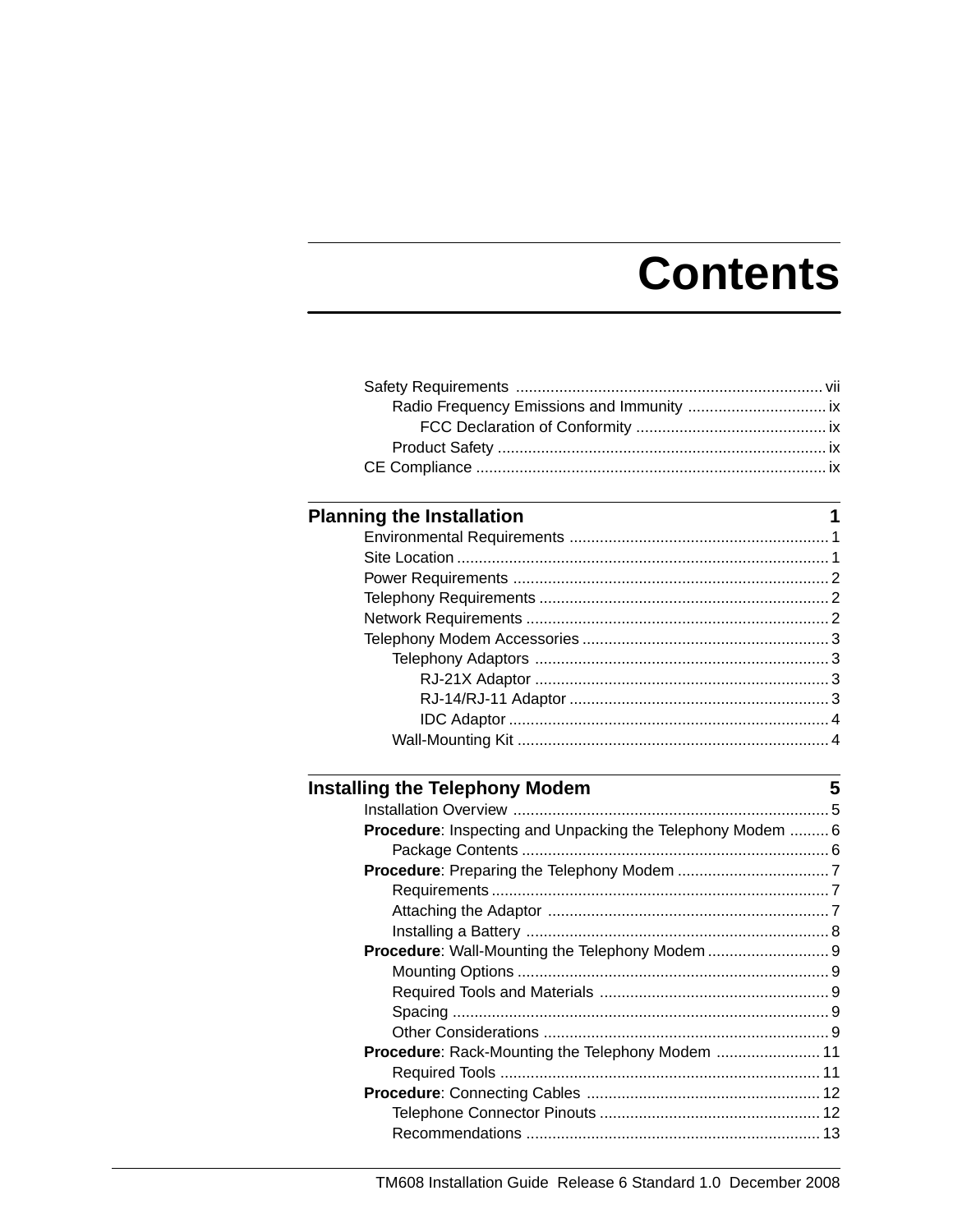### **Troubleshooting Information 15**

**Index 19**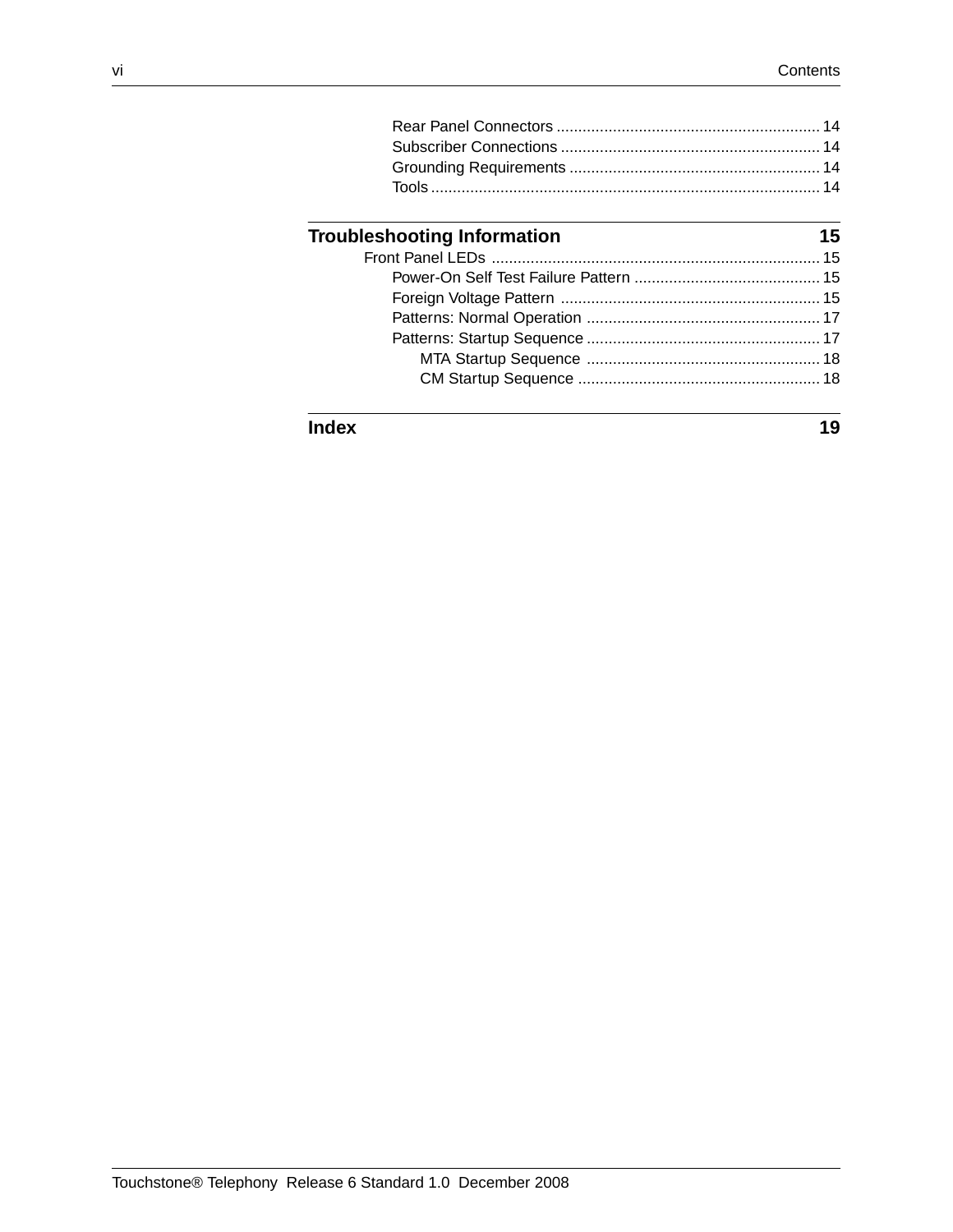## **About this Document**

This guide describes the installation and testing procedures for the Touchstone Multi-Line Telephony Modem models:

- TM608G/NA: North American DOCSIS, 115-240V AC power; 8 telephony lines with battery backup
- TM608G/CE: North Amercian DOCSIS, 115-240V AC power with European power cord; 8 telephony lines with battery backup

### **Safety Requirements**

ARRIS Telephony Modems comply with the applicable requirements for performance, construction, labeling, and information when used as outlined below:



### **CAUTION Risk of shock**

Mains voltages inside this unit. No user serviceable parts inside. Refer service to qualified personnel only!



### **CAUTION Risk of damage**

Connecting the Telephony Modem to existing telephone wiring should be performed only by a professional wiring technician.

The existing wires providing telephone service **must** be physically disconnected from the incumbent service provider's network interface device. This is a physical break in the connection, not just a discontinuation of service. Failure to do so may result in damage to the Telephony Modem.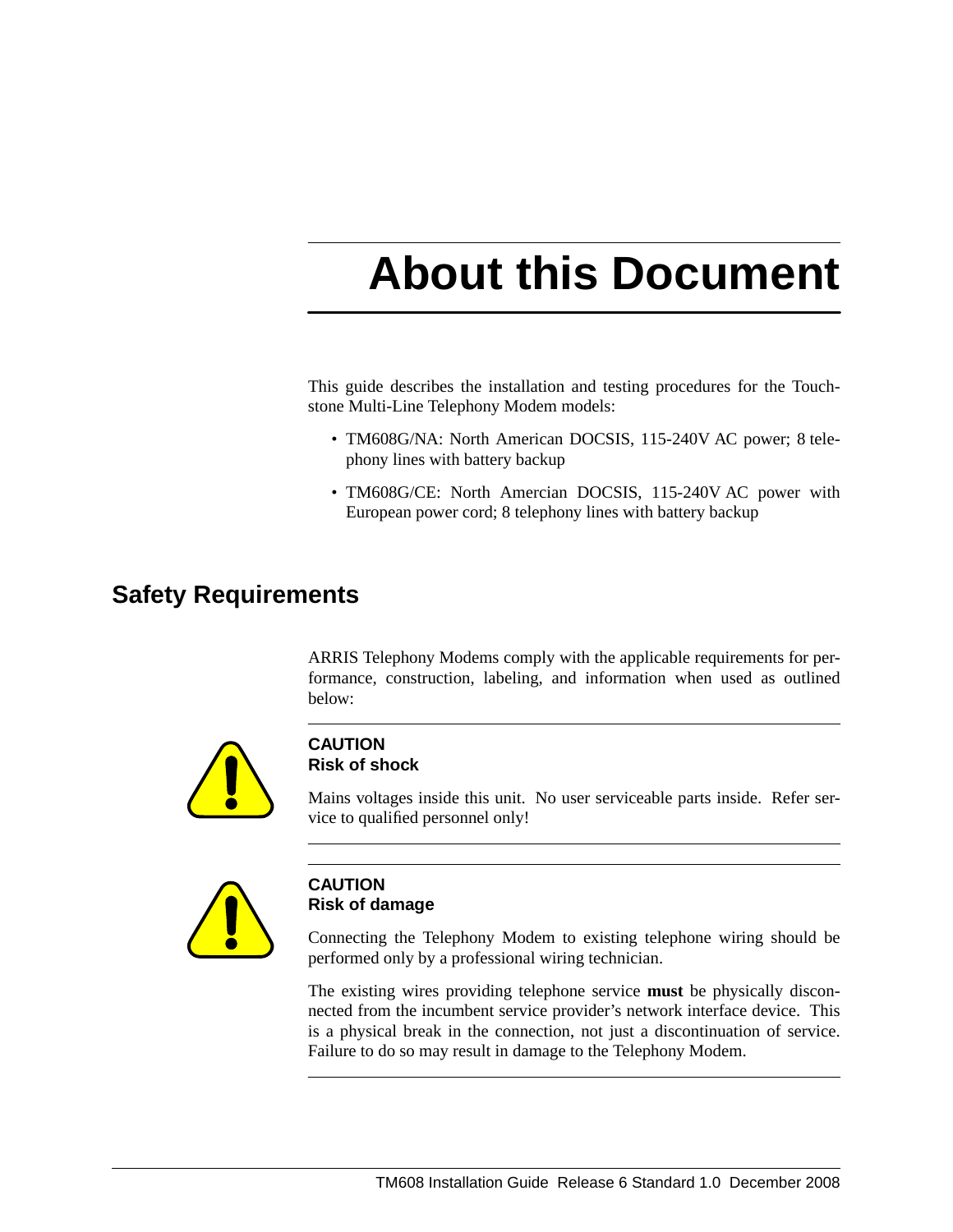

### **CAUTION Risk of explosion**

Replacing the battery with an incorrect type, heating a battery above 75°C, or incinerating a battery, can cause product failure and a risk of fire or battery explosion. Dispose of used batteries according to the instructions.

The battery used in this device may present a risk of fire or explosion when heated above 75°C or incinerated. Dispose of used battery promptly. Keep away from children. Do not dissemble or dispose of in fire.

Do not locate the equipment within 6 feet (1.9m) of a flame or ignition source (e.g. heat registers, space heaters, fireplaces, etc.).

Do not use product near water (i.e. wet basement, bathtub, sink or near a swimming pool, etc.), to avoid risk of electrocution.

Do not use the telephone to report a gas leak in the vicinity of the leak.

Avoid using and/or connecting the equipment during an electrical storm, to avoid risk of electrocution.

Use only the power cord included with the equipment.

Clean the equipment using a dry cloth. Avoid solvents or other chemical cleaners.

Equipment should be installed near the power outlet and should be easily accessible.

The shield of the coaxial cable must be connected to earth (grounded) at the entrance to the building in accordance with applicable national electrical installation codes. In the U.S., this is required by NFPA 70 (National Electrical Code) Article 820. In the European Union and certain other countries, CATV installation equipotential bonding requirements are specified in IEC 60728-11, *Cable networks for television signals, sound signals and interactive services*, Part 11: Safety. This equipment is intended to be installed in accordance with the requirements of IEC 60728-11 for safe operation.

If the equipment is to be installed in an area serviced by an IT power line network, as is found in many areas of Norway, special attention should be given that the installation is in accordance with IEC 60728-11, in particular Annex B and Figure B.4.

In areas of high surge events or poor grounding situations and areas prone to lightning strikes, additional surge protection may be required (i.e. PF11VNT3 from American Power Conversion) on the AC, RF, Ethernet and Phone lines.

When the Telephony Modem is connected to a local computer through an Ethernet cable, the computer must be properly grounded to the building/residence AC ground network. All plug in cards within the computer must be properly installed and grounded to the computer frame per the manufacturer's specifications.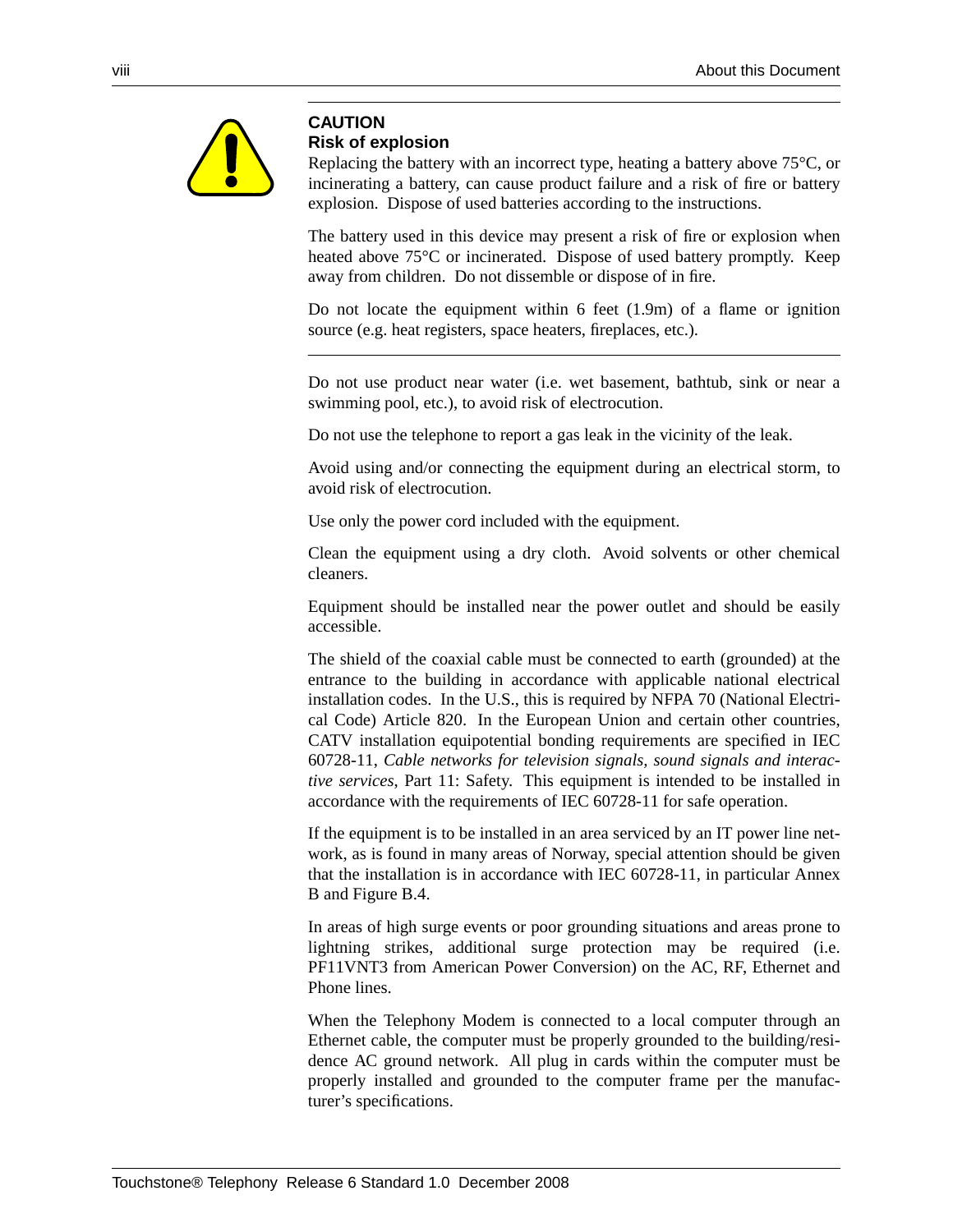### **Radio Frequency Emissions and Immunity**

### **FCC Declaration of Conformity**

This equipment has been tested and found to comply with the limits for a Class B digital device, pursuant to part 15 of the FCC Rules. These limits are designed to provide reasonable protection against harmful interference in a residential installation. Operation is subject to the following two conditions: (1) this device may not cause harmful interference, and (2) this device may accept any interference that may cause undesired operations.

This equipment generates, uses and can radiate radio frequency energy and, if not installed and used in accordance with the instructions, may cause harmful interference to radio communications. However, there is no guarantee that interference will not occur in a particular installation. If this equipment does cause harmful interference to radio or television reception, which can be determined by turning the equipment off and on, the user is encouraged to try to correct the interference by one or more of the following measures:

- Reorient or relocate the receiving antenna.
- Increase the separation between the equipment and the receiver.
- Connect the equipment into an outlet on a circuit different from that to which the receiver is connected.
- Consult the dealer or an experienced radio/TV technician for help.

The FCC advises that any unauthorized changes or modifications may void the user's authority to operate this equipment. For more information on FCC conformity, please contact: ARRIS Group, 3871 Lakefield Drive, Suite 300, Suwanee, GA 30024.

This product was FCC certified under test conditions that included the use of the supplied cables between system components. To ensure compliance with FCC regulation, the user must use these cables and install them properly.

**Product Safety** UL listed per UL60950-1.

### **CE Compliance**

This product complies with the provisions of the Electromagnetic Compatibility (EMC) Directive (89/336/EEC), the Amending Directive (92/31/EEC), the Low Voltage Directive (73/23/EEC), and the CE Marking Directive (93/68/EEC). As such, this product bears the CE marking in accordance with the above applicable Directive(s).

A copy of the Declaration of Conformity may be obtained by contacting: ARRIS Group, 3871 Lakefield Drive, Suite 300, Suwanee, GA 30024.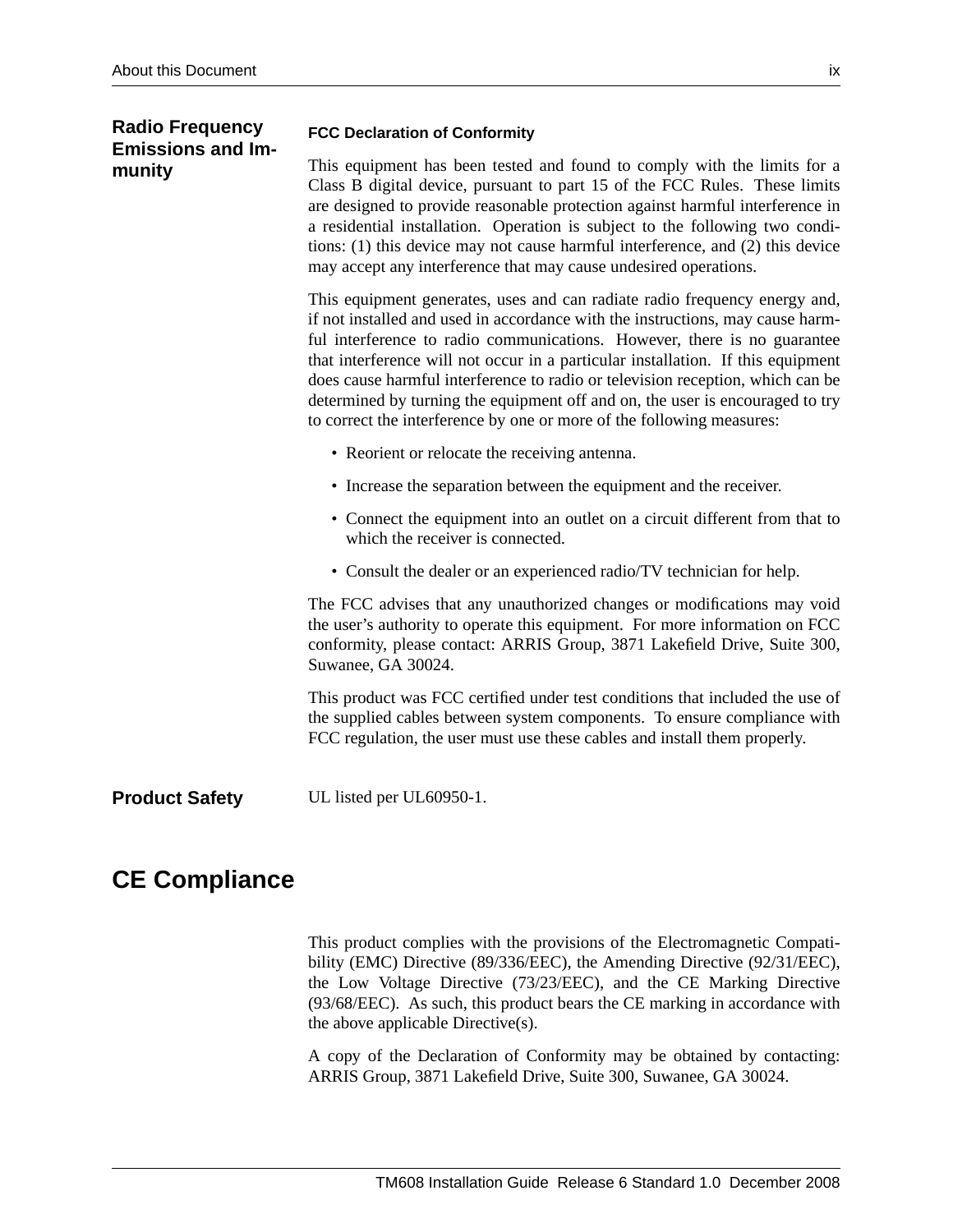

As indicated by this symbol, disposal of this product is governed by Directive 2002/96/EC of the European Parliament and of the Council on waste electrical and electronic equipment (WEEE). WEEE could potentially prove harmful to the environment; as such, upon disposal of the Telephony Modem the Directive requires that this product must not be disposed as unsorted municipal waste, but rather collected separately and disposed of in accordance with local WEEE ordinances.

This product complies with directive 2002/95/EC of the European Parliament and of the Council of 27 January 2003 on the restriction of the use of certain hazardous substances (RoHS) in electrical and electronic equipment.

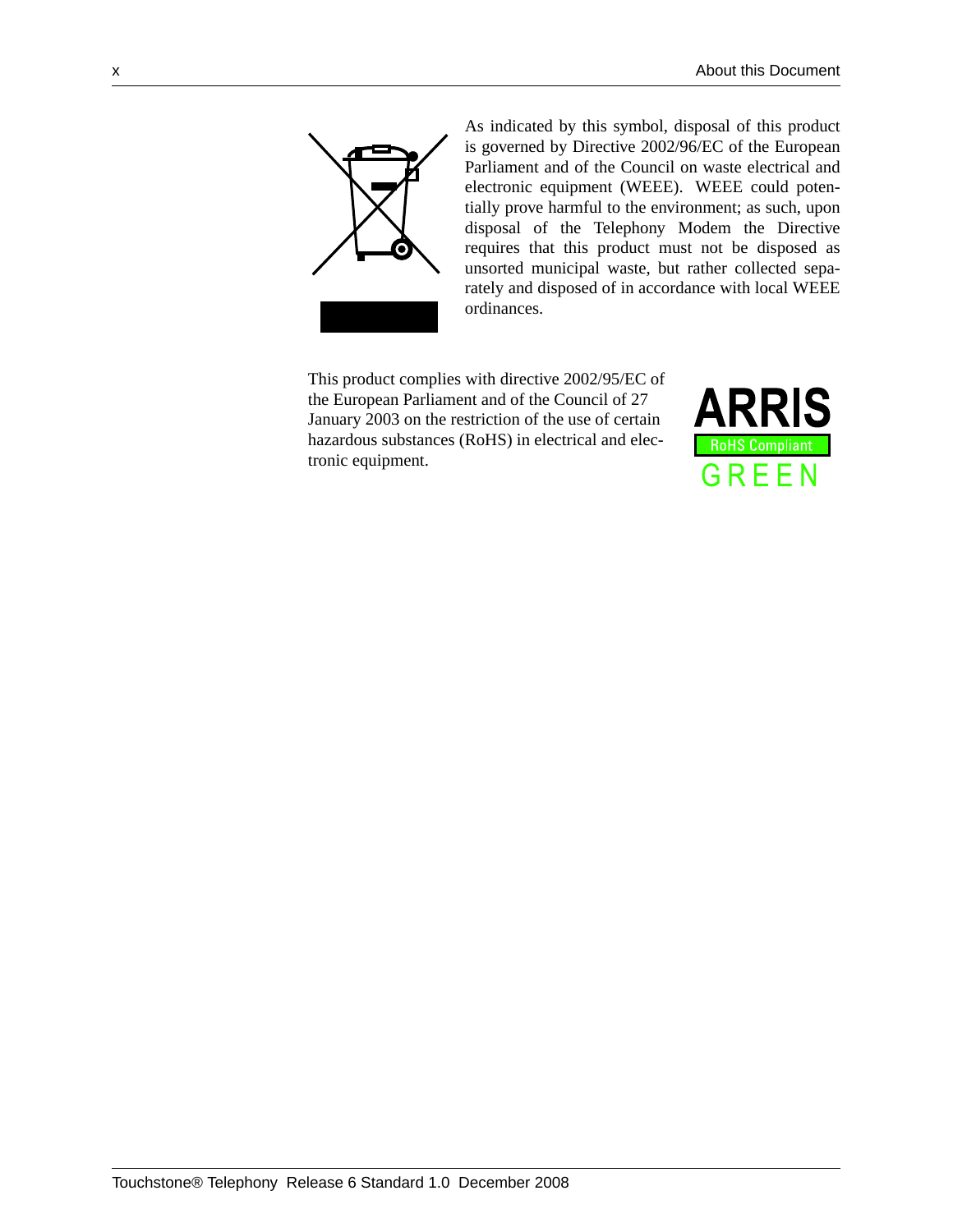## **1 Planning the Installation**

Use this chapter to plan the Telephony Modem installation.

### **Environmental Requirements**

Provide at least 0.25 inch (6.4 mm) clearance on each side of the unit for proper ventilation and cooling.

Mount the Telephony Modem properly to prevent uneven mechanical loading on the chassis. Improper mounting can cause premature failure and potentially hazardous conditions.

When installed in a closed or multi-unit rack assembly, the operating temperature inside the rack environment may be higher than ambient temperature. Install the Telephony Modem in an environment where the ambient temperatures remains below 50° Celsius.

### **Site Location**

*Note*: Install the Telephony Modem in a restricted access location.

The Telephony Modem is designed to be installed in a wiring closet rack. The wiring closet must provide access to power, telephony, and network facilities as described in this chapter.

The Telephony Modem can be wall-mounted using the included wall-mounting brackets. ARRIS recommends wall-mounting to a plywood surface.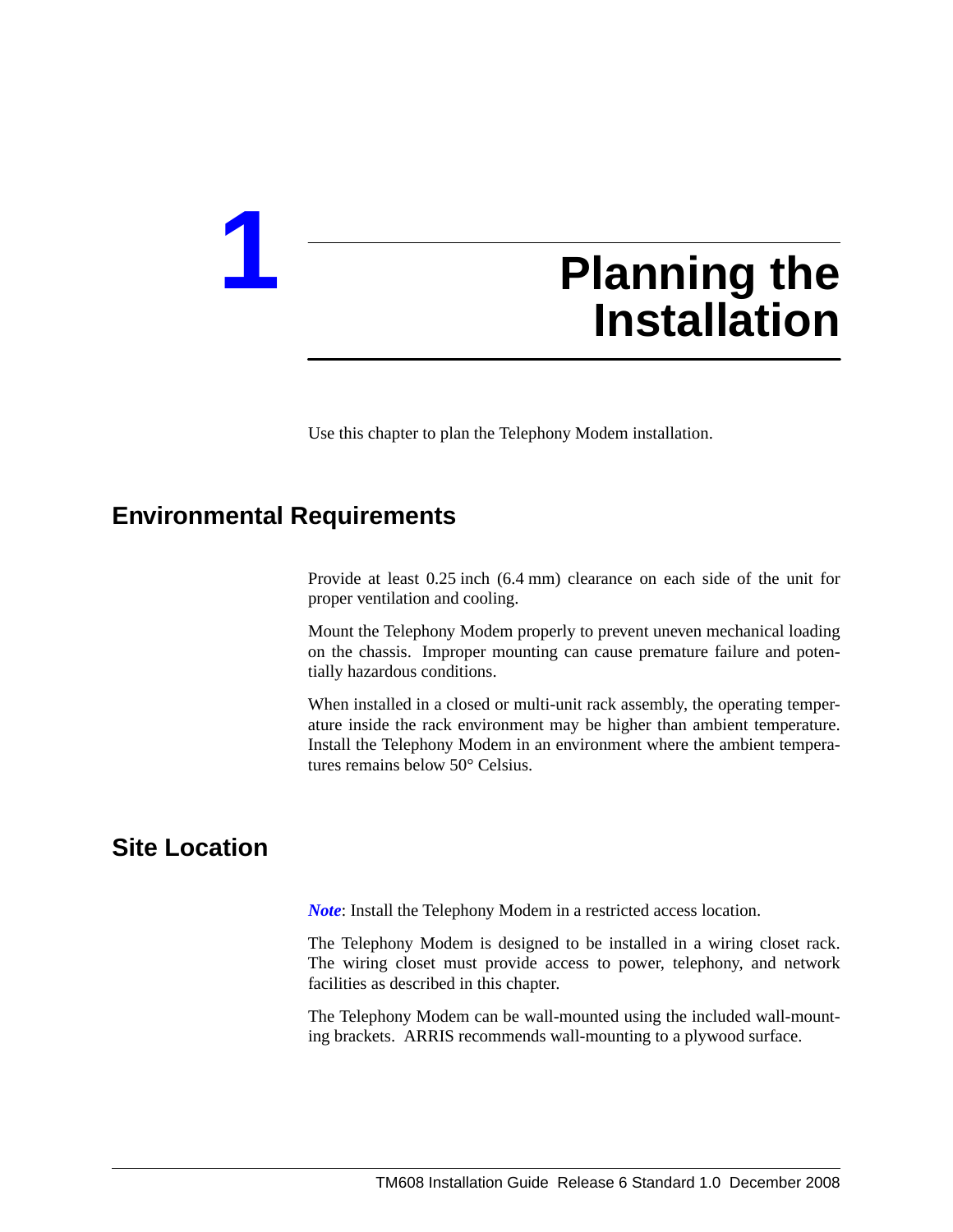### **Power Requirements**

The Telephony Modem requires 115–240V, 50/60 Hz AC power. The socketoutlet must be properly earthed. Make sure that the power circuits have sufficient capacity to power the Telephony Modem before connecting power.

### **Telephony Requirements**

Each telephone line supports copper wire loop lengths of up to 128 $\Omega$ , equivalent to 1000 feet (457 m) of 26 AWG (American Wire Gauge) copper wire loop. The loop length includes the cable between the Telephony Modem and punch-down block, subscriber premises wiring, and extension cables used with subscriber CPE.

The Telephony Modem uses one of the following telephony connections:

- cable with RJ-21X connectors to the punch-down block
- RJ-14 or RJ-11 connectors
- **IDC** rocker connectors

### **Network Requirements**

If the Telephony Modem is to provide data service for subscribers, a 100BaseT Ethernet connection (usually a hub or switch) must be available.

The HFC network must be DOCSIS 2.0 compatible.

For best performance, use high-quality RG-6 type coax cable and minimize or eliminate splitters between the cable jack and the Telephony Modem.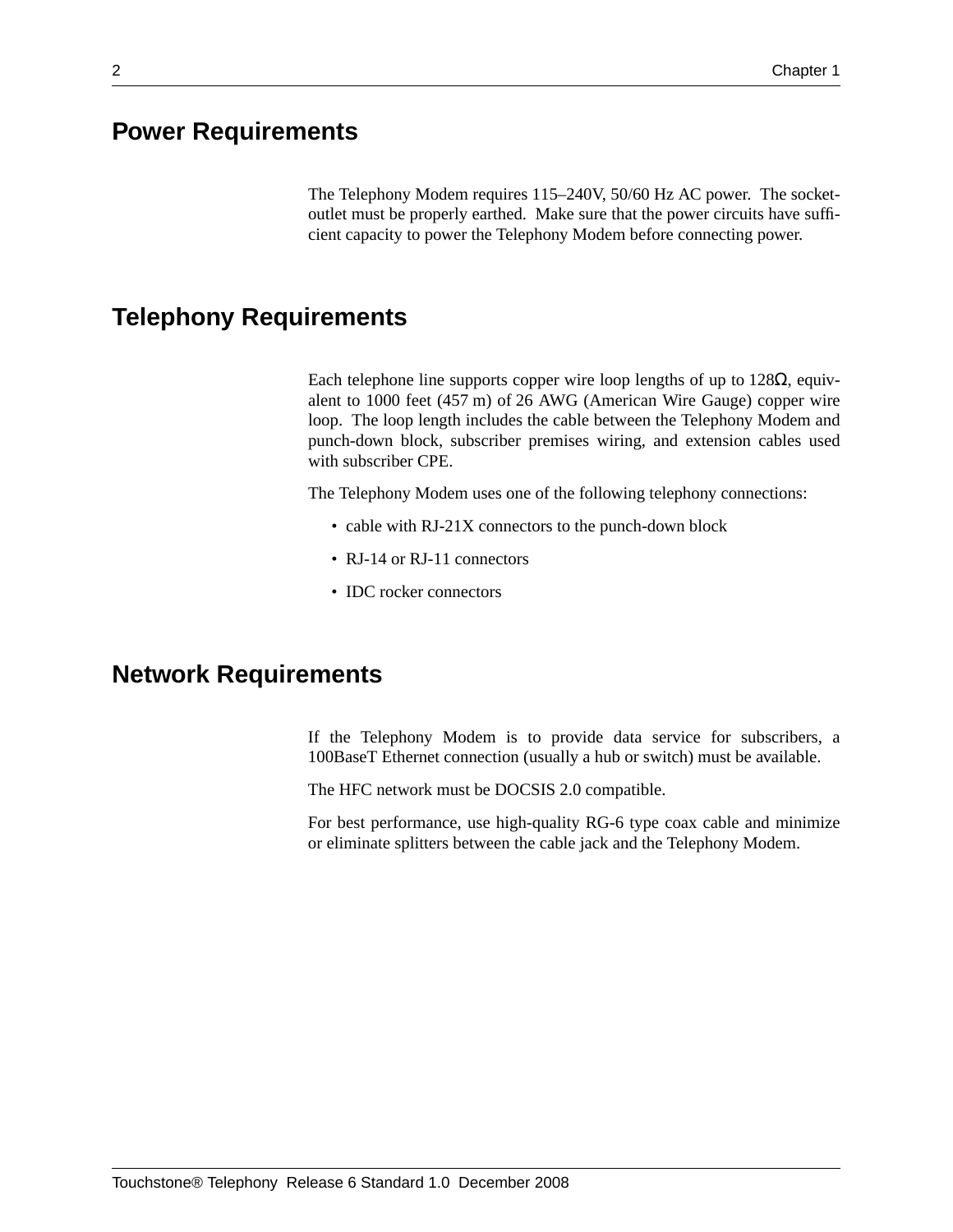### **Telephony Modem Accessories**

ARRIS provides optional accessories for the multi-line Telephony Modems. Contact your ARRIS sales representative to order these items.

**Telephony Adaptors** The TM608 uses modular telephony adaptors (patent pending) to connect telephone lines. The adaptors are field installable and replaceable. One of the following adaptors is required to connect telephone lines to the Telephony Modem. Choose the adapter best suited for the installation.

### **RJ-21X Adaptor**

Use the RJ-21X adaptor, part number 728936, to connect the Telephony Modem to a new or existing punch-down block.



### **RJ-14/RJ-11 Adaptor**

Use the RJ-14/RJ-11 adaptor, part number 728934, or the RJ-11 adaptor, part number 728935, to connect the Telephony Modem to standard telephone cables. The RJ-14/RJ-11 adaptor provides RJ-14 connectors on odd-numbered lines for use with two-line phones.

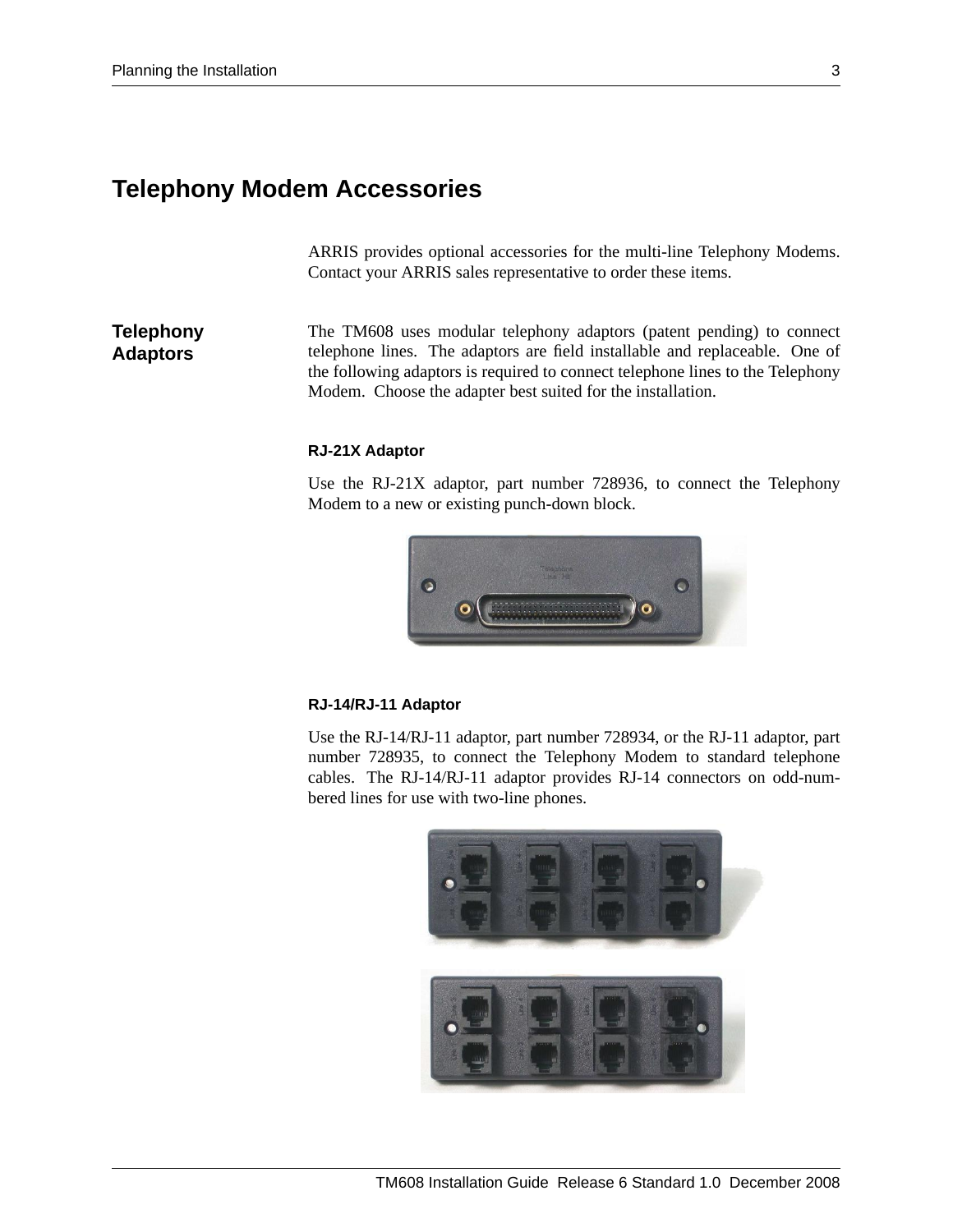### **IDC Adaptor**

Use an IDC adaptor, part number 728937 (TII adaptor) or 728942 (Channell adaptor), to connect the Telephony Modem directly to telephone wiring. No connectors or punch-down blocks are required for use with the IDC Rocker adaptor.

Channell:



TII:



IDC adaptors do not require wire stripping or tools.

Wall-Mounting Kit The wall-mounting kit, part number 729864, includes wall-mount brackets and the screws required to attach the brackets to the Telephony Modem. Screws required to secure the Telephony Modem to the rack are not included.

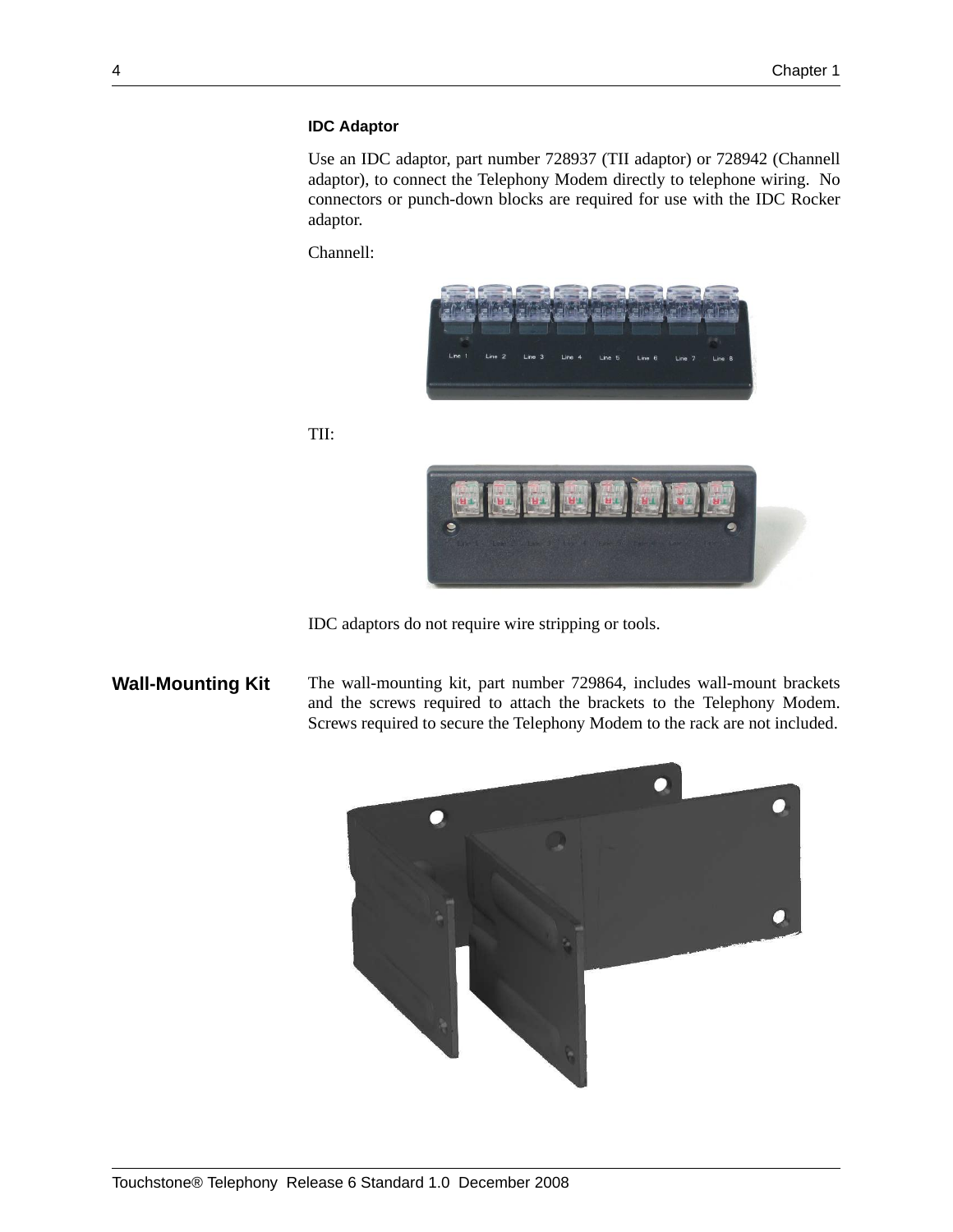## **2 Installing the Telephony Modem**

Use this chapter to install the Telephony Modem.



### **CAUTION Installation only by trained personnel**

The TM608 is intended only for installation by wiring technicians and other trained personnel.

### **Installation Overview**

Perform the following procedures to install the TM608.

| <b>Procedure</b>                             | Page |  |
|----------------------------------------------|------|--|
| Inspecting and Unpacking the Telephony Modem | 6.   |  |
| Preparing the Telephony Modem                |      |  |
| Wall-Mounting the Telephony Modem            |      |  |
| Rack-Mounting the Telephony Modem            |      |  |
| <b>Connecting Cables</b>                     |      |  |

*Note*: Tabletop usage is recommended only for lab trials rather than general deployment.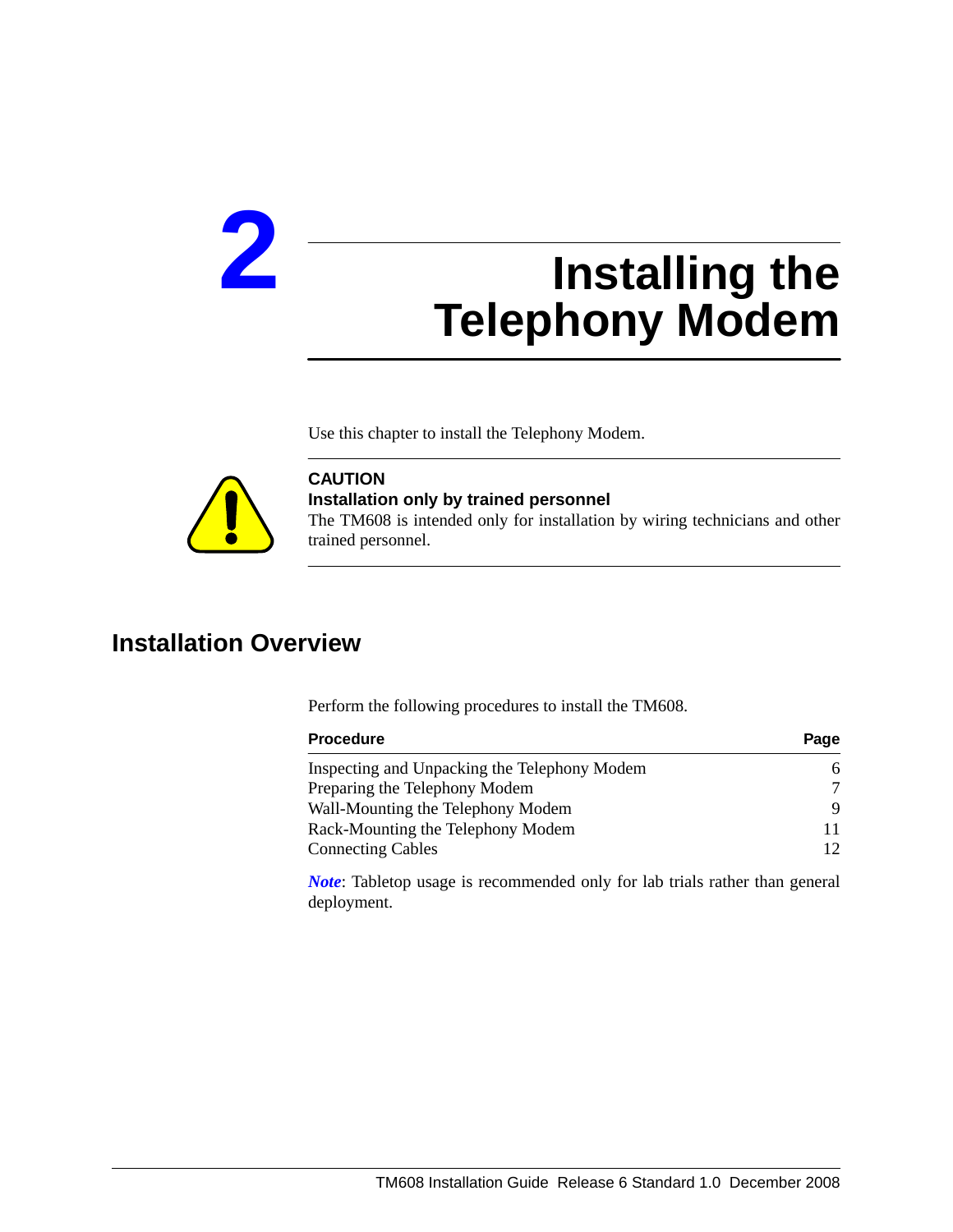

### **Inspecting and Unpacking the Telephony Modem**

Use this procedure to ensure the Telephony Modem package contains all the required components, and that the unit is not damaged.

| <b>Package Contents</b> | The TM608 package contains the following items:                                                                                                                                         |  |  |  |  |  |
|-------------------------|-----------------------------------------------------------------------------------------------------------------------------------------------------------------------------------------|--|--|--|--|--|
|                         | 1 Telephony Modem                                                                                                                                                                       |  |  |  |  |  |
|                         | 2 Power cable                                                                                                                                                                           |  |  |  |  |  |
|                         | 3 Three bar-coded MAC address labels                                                                                                                                                    |  |  |  |  |  |
|                         | 4 Wall-mounting brackets and screws                                                                                                                                                     |  |  |  |  |  |
|                         | 5 End-User License Agreement (EULA)                                                                                                                                                     |  |  |  |  |  |
|                         | 6 Battery (optional)                                                                                                                                                                    |  |  |  |  |  |
|                         | <b>Note:</b> If any items are missing, call your ARRIS sales representative for<br>replacements. If the contents appear to be damaged, file a claim with the<br>shipping company.       |  |  |  |  |  |
| <b>Action</b>           | Follow these steps to inspect and unpack the Telephony Modem.                                                                                                                           |  |  |  |  |  |
|                         | 1 Before opening the box, visually inspect the package for visible dam-<br>age.                                                                                                         |  |  |  |  |  |
|                         | <b>Note:</b> If the package shows visible signs of damage, contact the ship-<br>ping company for instructions. Do not open a damaged package<br>before consulting the shipping company. |  |  |  |  |  |
|                         | 2 If the package is undamaged, open the box at the top.                                                                                                                                 |  |  |  |  |  |
|                         | 3 Lift the Telephony Modem bag out of the package.                                                                                                                                      |  |  |  |  |  |
|                         | 4 If all the items are present and undamaged, affix the MAC address<br>stickers where they can be seen after installation.                                                              |  |  |  |  |  |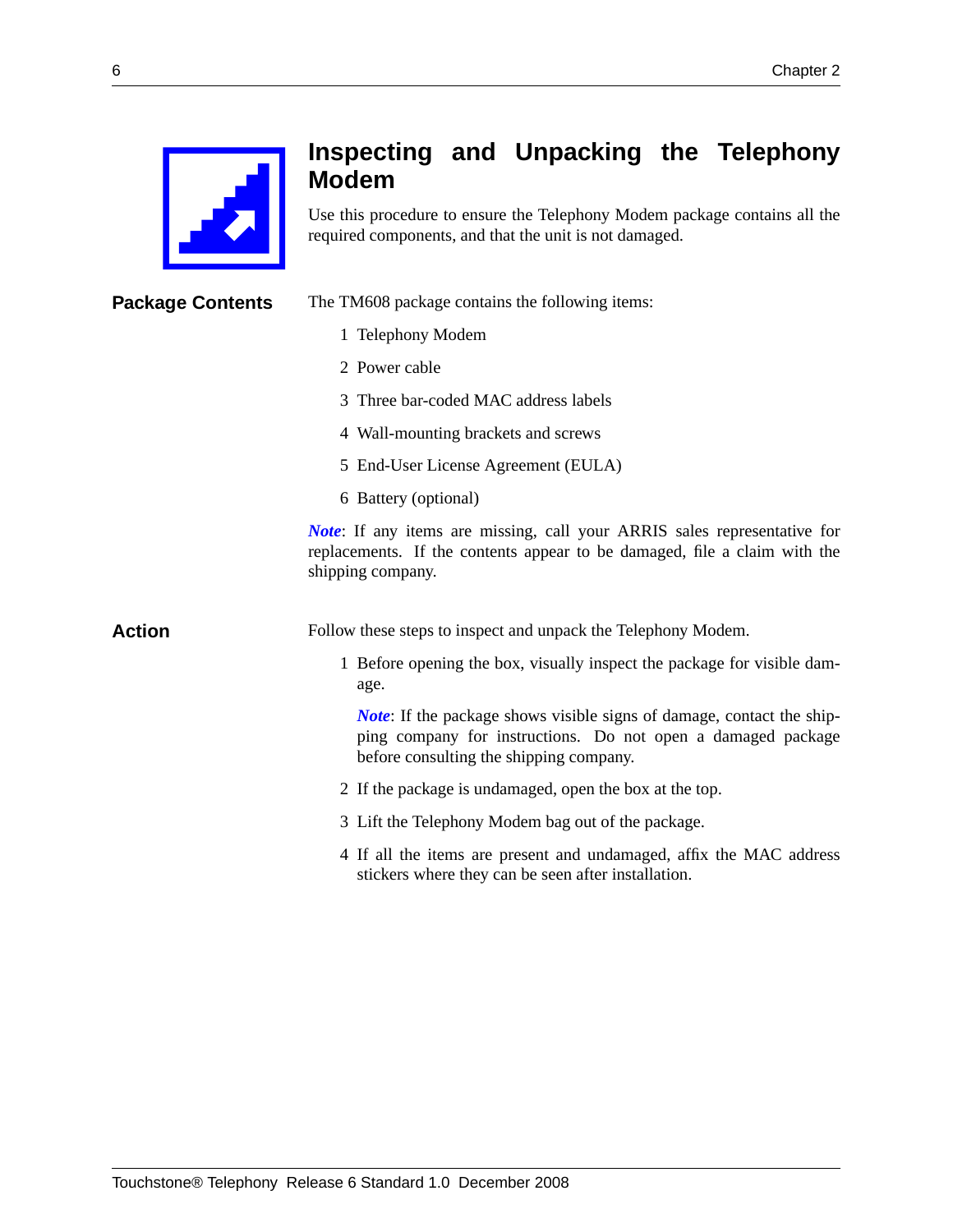

### **Preparing the Telephony Modem**

Before installing the Telephony Modem, use this procedure to install required and optional accessories.

| <b>Requirements</b>                    | You need the following items to attach an adaptor:                                                                                                                   |      |  |  |  |  |  |
|----------------------------------------|----------------------------------------------------------------------------------------------------------------------------------------------------------------------|------|--|--|--|--|--|
|                                        | • RJ-14/RJ-11 adaptor, RJ-21X adaptor, or IDC Rocker adaptor                                                                                                         |      |  |  |  |  |  |
|                                        | • Two screws (included with the adaptor)                                                                                                                             |      |  |  |  |  |  |
|                                        | • Small flat-blade screwdriver                                                                                                                                       |      |  |  |  |  |  |
| <b>Action</b>                          | Perform the following tasks as needed.                                                                                                                               |      |  |  |  |  |  |
|                                        | Task                                                                                                                                                                 | Page |  |  |  |  |  |
|                                        | Attaching the Adaptor                                                                                                                                                | 7    |  |  |  |  |  |
|                                        | <b>Installing a Battery</b>                                                                                                                                          | 8    |  |  |  |  |  |
| <b>Attaching the</b><br><b>Adaptor</b> | The TM608 uses one of three adaptors to attach telephone lines. Follow<br>these steps to attach the adaptor.                                                         |      |  |  |  |  |  |
|                                        | 1 If an adaptor different from the required adaptor is already attached to<br>the TM608, remove the two screws and remove the adaptor from the<br>back of the TM608. |      |  |  |  |  |  |
|                                        | .                                                                                                                                                                    |      |  |  |  |  |  |



- 2 Align the pins on the adaptor with the sockets on the Telephony Modem, and orient the label on the adapter with the top of the Telephony Modem, and push the adaptor into place.
- 3 Secure the adaptor using the two screws included with the adaptor.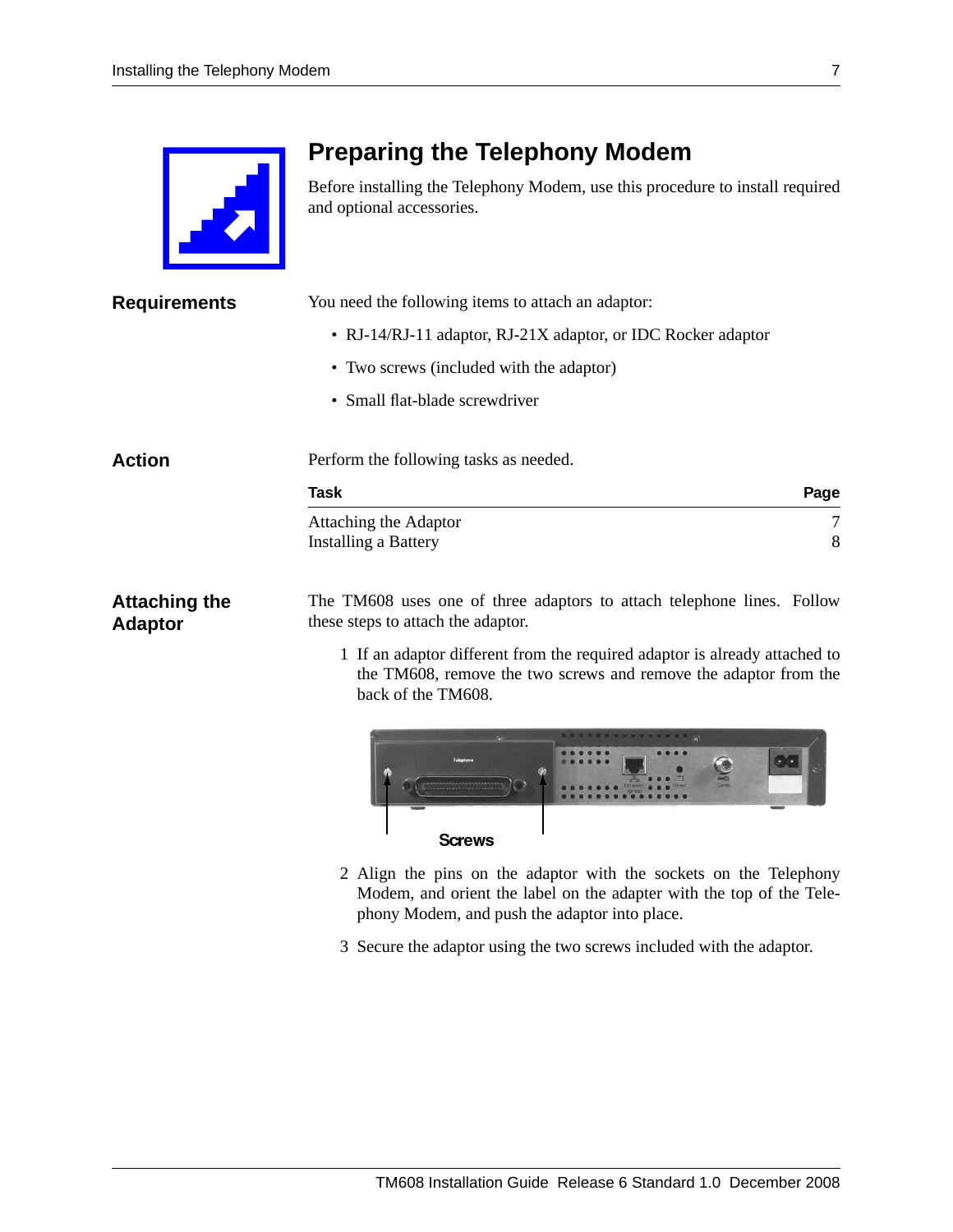**Installing a Battery** The TM608 has a battery bay in the front panel. You can install a battery in the bay to provide power to the TM608 in case of a AC power outage. Follow these steps to install the backup battery.

> 1 Pull the battery door latch toward the center of the Telephony Modem and remove the battery door. Set the battery door aside.



- 2 If necessary, remove the existing battery. Some batteries have a pull strap as shown in the example below.
- 3 Insert the backup battery as shown below. Depending on the battery capacity, the actual battery may differ from that shown.



- 4 Replace the battery door:
	- a Insert the battery door tab into the slot in the right side of the battery bay.
	- b Swing the battery door closed and press gently until it latches.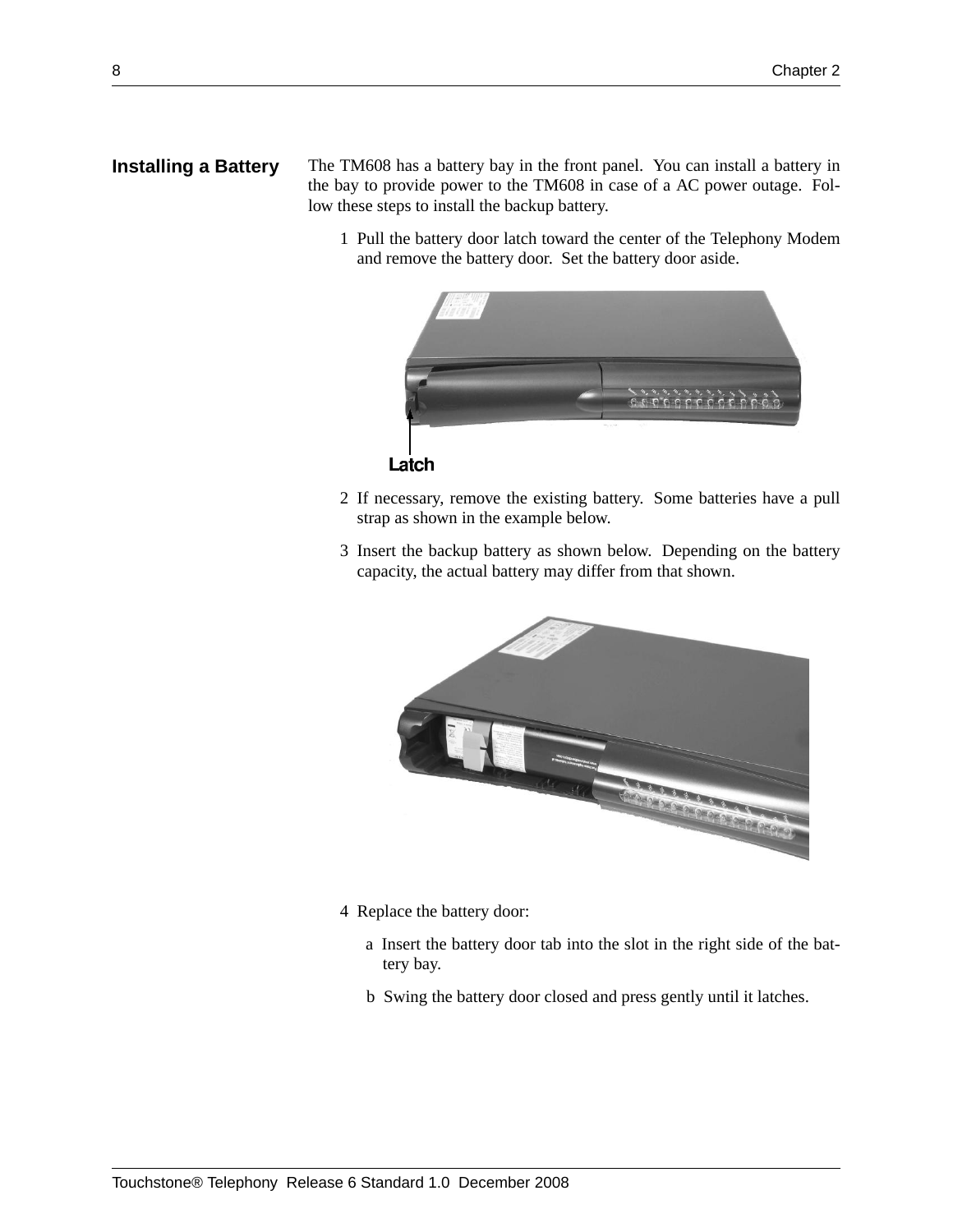

### **Wall-Mounting the Telephony Modem**

Use this procedure to mount the Telephony Modem on a wall or other vertical surface.

*Note*: For rack-mounting instructions, see "Rack-Mounting the Telephony Modem'' on page 11. Rack-mounting requires the optional rack-mounting bracket kit.

**Mounting Options** For best results, ARRIS recommends mounting the Telephony Modem to one of the following surfaces:

- Plywood or studs, using wood screws.
- Drywall, using drywall anchors.
- Concrete, using concrete anchors.

The mounting surface must be flat and even to avoid warping or damaging the Telephony Modem enclosure when tightening the screws. **Damage due to improper installation is not covered under warranty.**

**Required Tools and Materials**

For wall-mounted installations, make sure you have the following tools and materials before proceeding:

- For mounting on drywall:
	- Two 1/4 (6mm) drywall anchors (not included)
	- A drill with 1/4 (6mm) bit (not included)
- For mounting on plywood or studs:
	- Two #6x1.5 (38.1 mm) self tapping screws (not included)
	- Screwdriver (flat-blade or Phillips, depending on what kind of screws you use) (not included)
- Mounting brackets and screws required to attach the brackets to the Telephony Modem (included).

**Spacing** With wall-mount brackets attached, the mounting holes are spaced 13.5 in (343 mm) apart.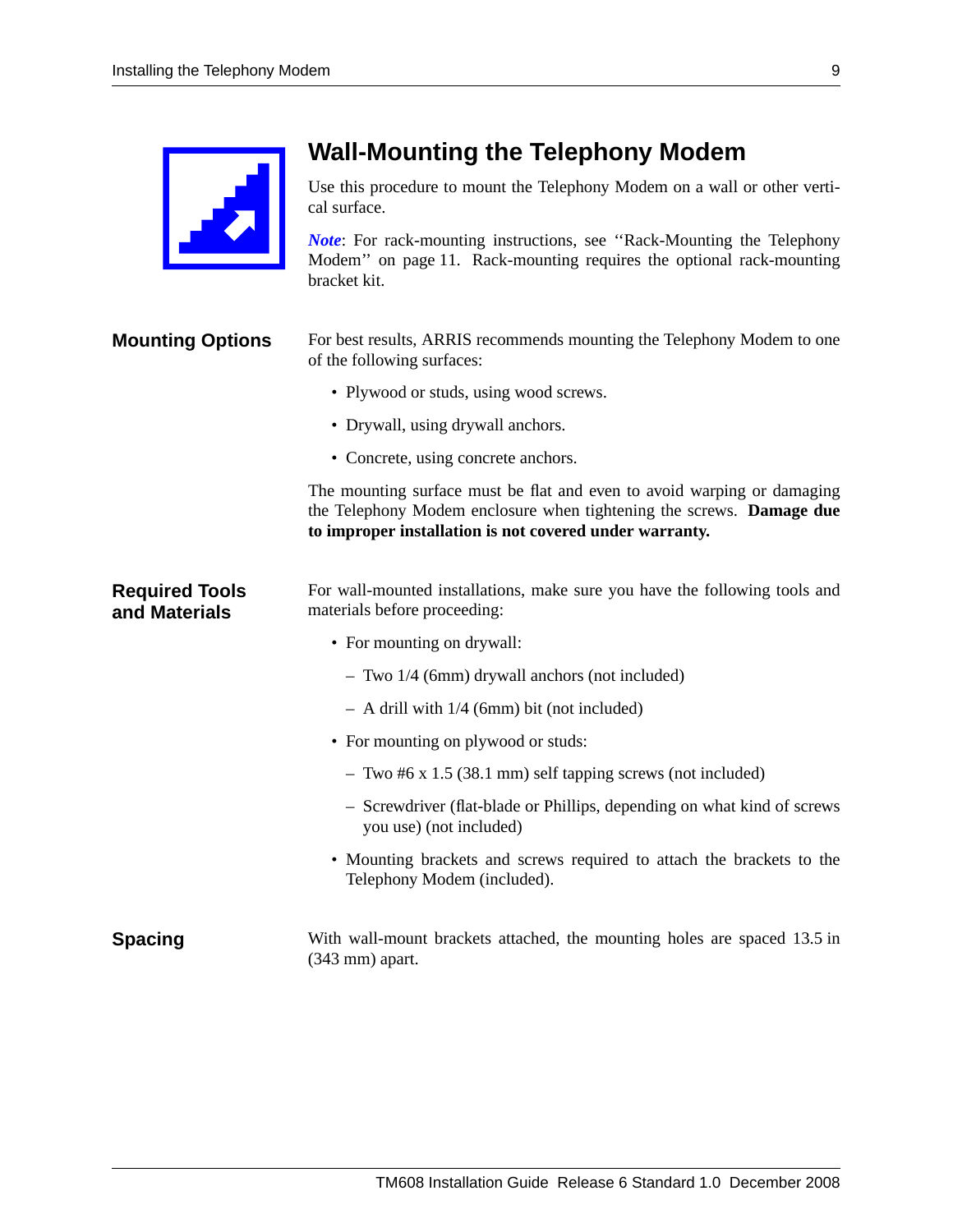### **Other Considerations**

Make sure the intended mounting location has an AC receptacle (socket-outlet) nearby. The power cord must be able to reach the outlet without stretching or being run through openings in walls, ceilings, or floors.

Do not attach the power cord to the mounting surface or other building surfaces.

**Action** Follow these steps to wall-mount the Telephony Modem using the provided wall-mounting brackets.

> 1 Install one wall-mount bracket on each side of the Telephony Modem so that the long flat side contacts the chassis and the brackets protrude away from the bottom edge of the chassis, as shown below. Use four screws to fasten each bracket to the Telephony Modem.



*Note*: Position the brackets so the bottom of the chassis will be against the mounting surface. This position leaves the serial number label exposed, and orients the front panel for best readability.

- 2 Make two marks, spaced horizontally, 13.5 inches (343 mm) apart, on the mounting surface.
- 3 For drywall or concrete surfaces:
	- a Insert the mounting anchors into the wall, according to the directions provided with the anchors.
	- b Remove the mounting screws, leaving the anchors in place.
- 4 Lift the Telephony Modem into place on the wall and secure it using the mounting screws.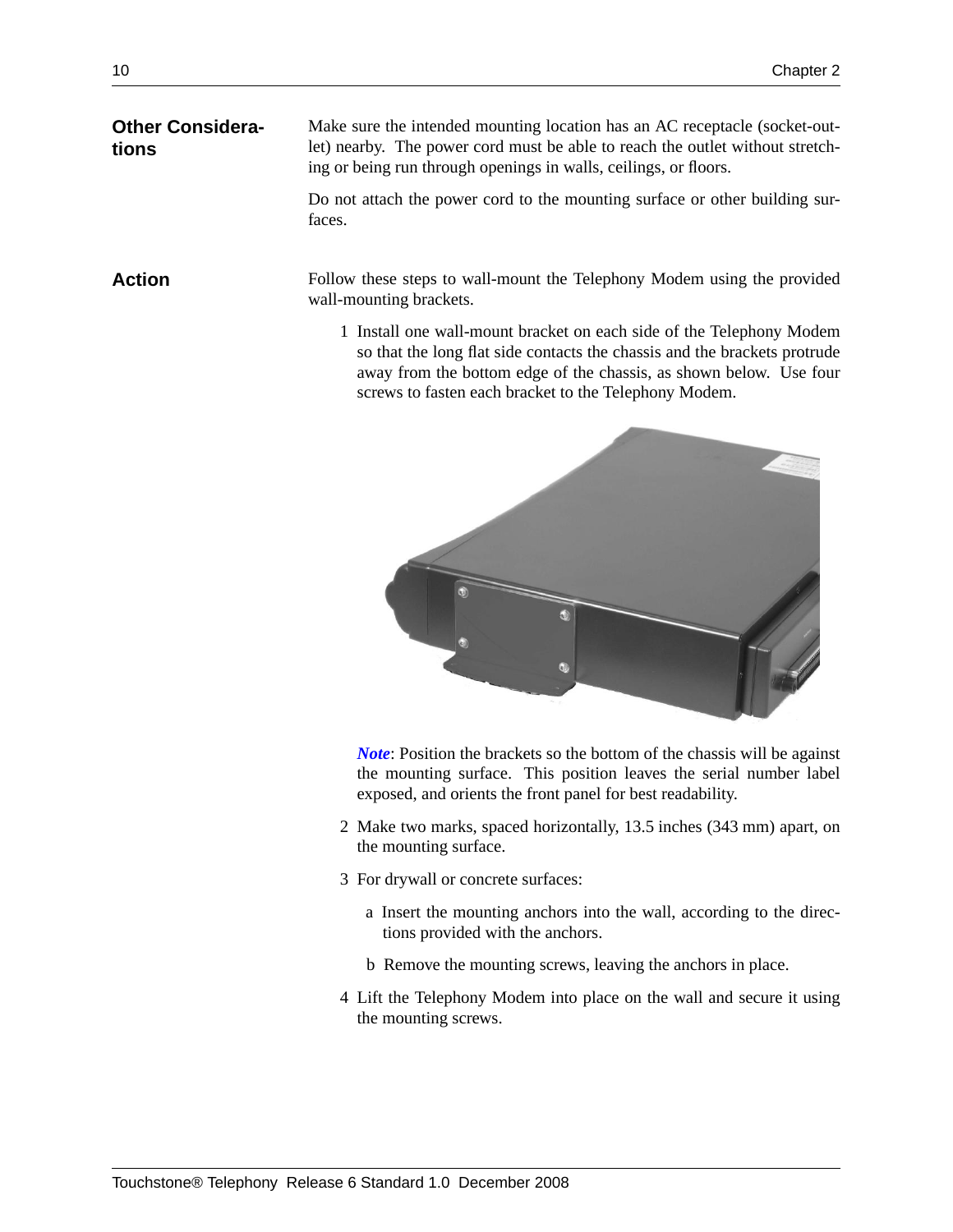

### **Rack-Mounting the Telephony Modem**

Use this procedure to mount the Telephony Modem in a 19-inch rack. For wall-mounting, see ''Wall-Mounting the Telephony Modem'' on page 9.

**Required Tools** To rack-mount the Telephony Modem, you need:

- #2 and #1 Phillips screwdrivers
- The optional rack-mounting bracket kit, part number 729864.
- Four screws to attach the unit to the rack.

**Action** Follow these steps to rack-mount the Telephony Modem.

1 Install one rack mounting bracket on each side of the Telephony Modem so that the smooth side contacts the enclosure and the brackets protrude away from the front edge of the unit as shown below. Use four screws to fasten each bracket to the Telephony Modem.



2 Mount the Telephony Modem in the rack and secure it using two screws on each side.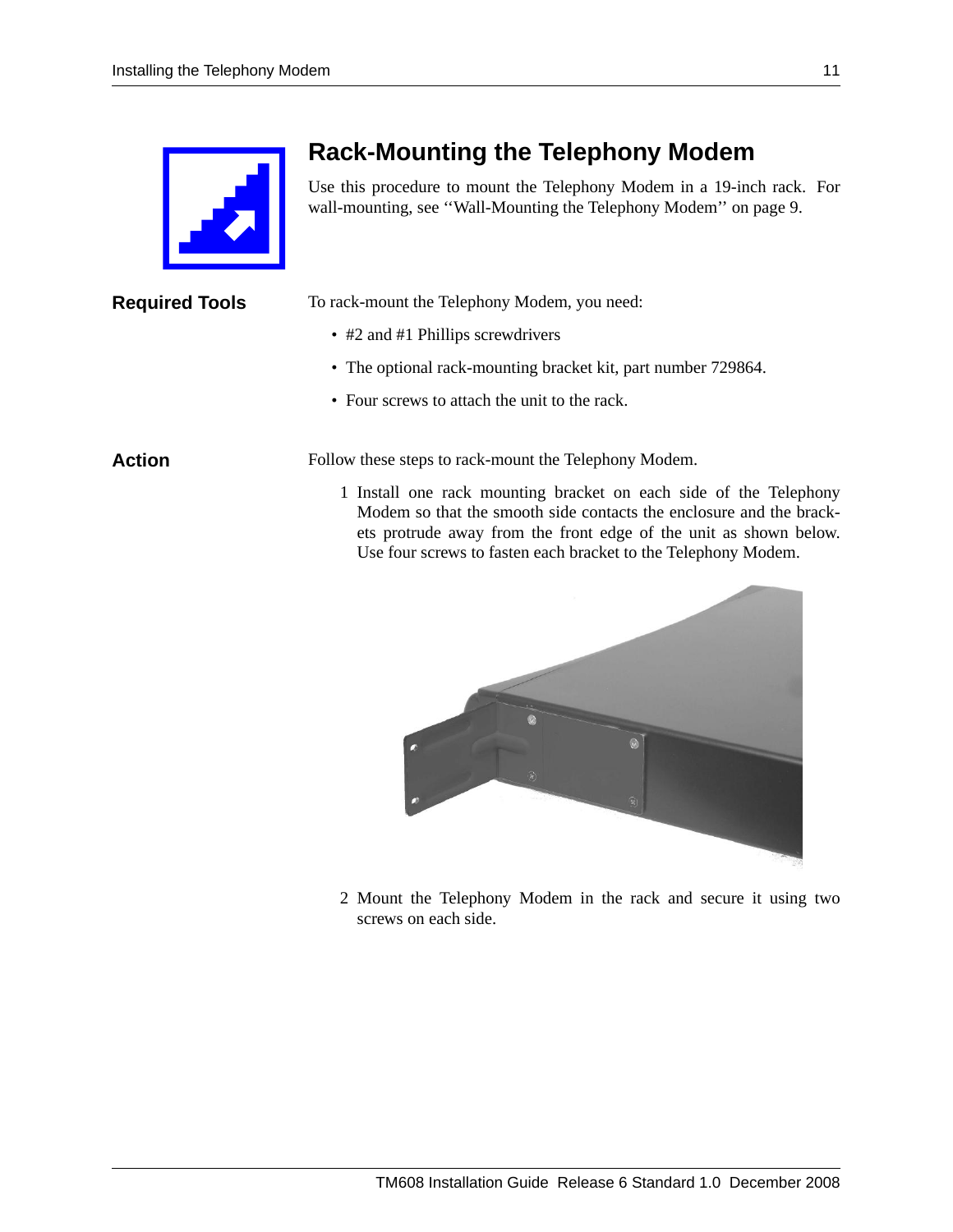

### **Telephone Connector Pinouts**

**Connecting Cables**

Use this procedure to connect the Telephony Modem to power and networks.

The Telephone connector provides 8 lines of POTS (2-wire) telephone service. Three adaptors are available:

• The RJ-21X adaptor connects the Telephony Modem to a punch-down block. The following diagram shows the pinout of the RJ-21X telephone connector.

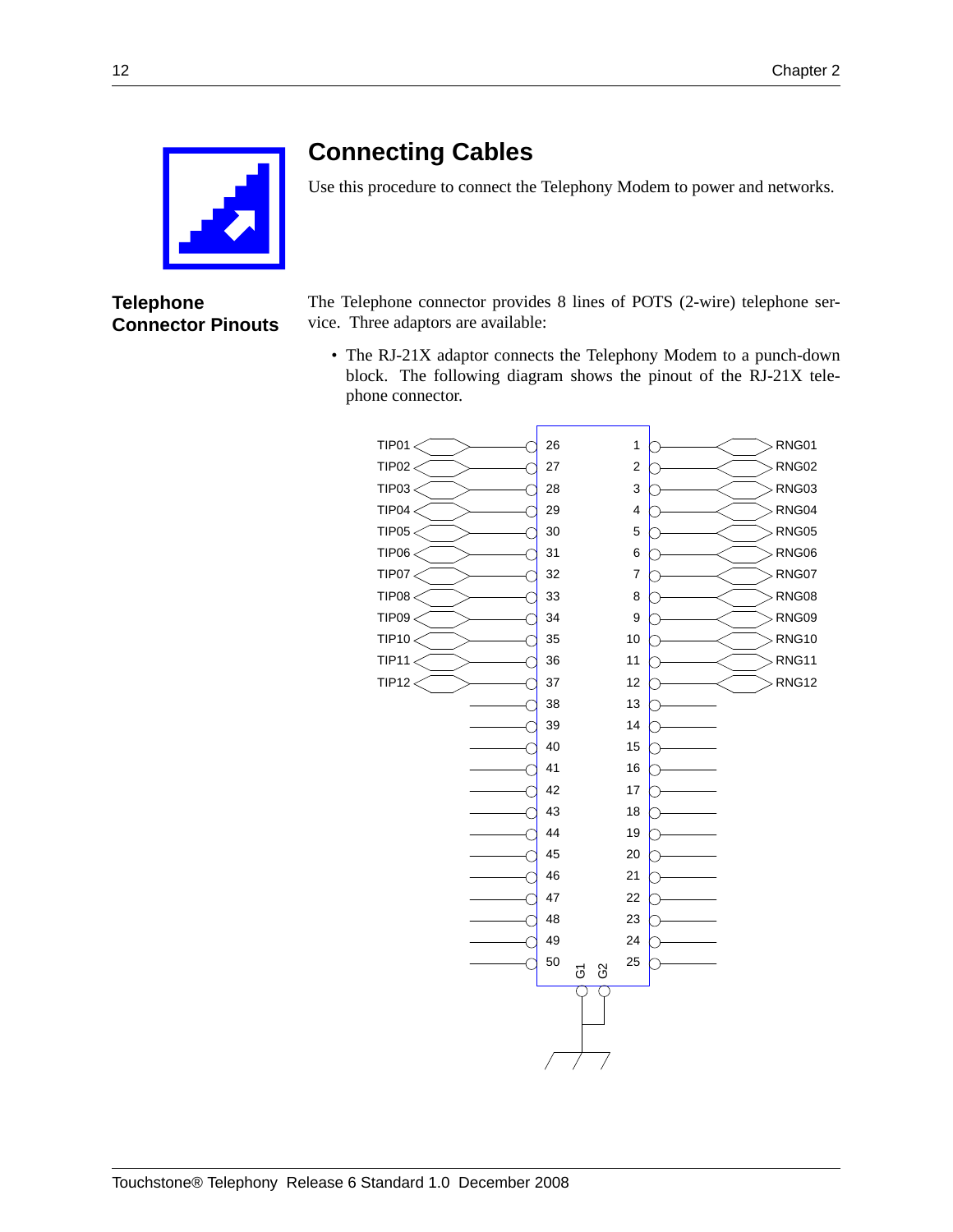|           | <b>Jack</b> | Pin                                                                                 | <b>Color</b>                                         | <b>Signal</b>                                                        |
|-----------|-------------|-------------------------------------------------------------------------------------|------------------------------------------------------|----------------------------------------------------------------------|
| $RJ-11$ : | 123456      | $\mathbf{1}$<br>$\mathbf{2}$<br>$\overline{3}$<br>$\overline{\mathbf{4}}$<br>5<br>6 | n/c<br>n/c<br>Red<br>Green<br>n/c<br>n/c             | n/c<br>n/c<br>Ring<br>Tip<br>n/c<br>n/c                              |
| RJ-14:    | 123456      | 1<br>$\overline{c}$<br>$\overline{3}$<br>$\overline{\mathbf{4}}$<br>5<br>6          | n/c<br><b>Black</b><br>Red<br>Green<br>Yellow<br>n/c | n/c<br>Line 2 Tip<br>Line 1 Ring<br>Line 1 Tip<br>Line 2 Ring<br>n/c |

• The RJ-14/RJ-11 adaptor provides 8 telephone jacks. The following diagrams show the pinouts of RJ-14 and RJ-11 connectors.

• The IDC adaptor provides rocker-style connections to connect telephone wires to the Telephony Modem without using tools.

To use the IDC adaptors, open the clip, insert the tip wire in the white hole, and the ring wire in the orange hole, and snap the clip closed.

**Recommendations** For best performance, use high-quality RG-6 type coax cable and minimize or eliminate splitters between the cable jack and the Telephony Modem.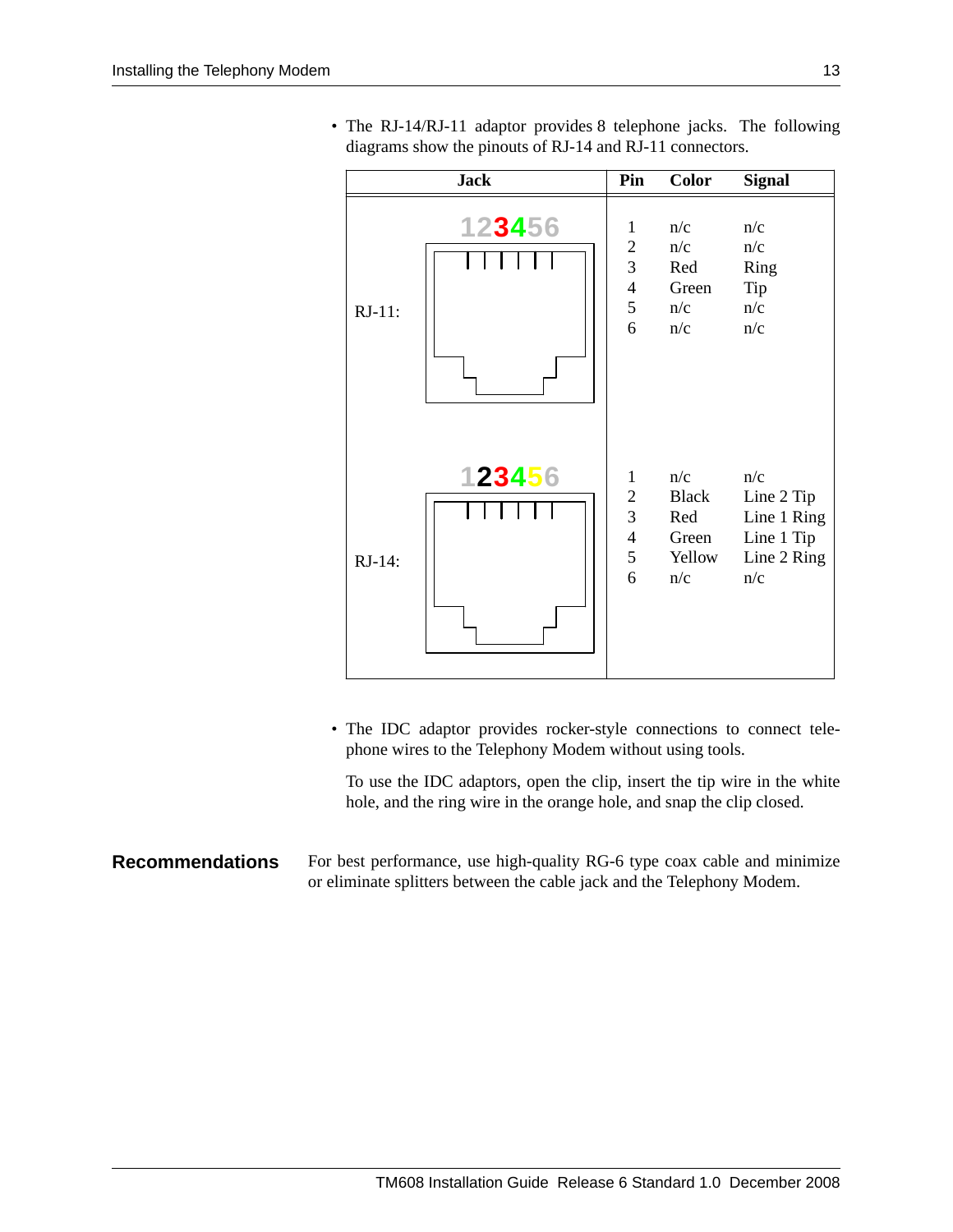### **Rear Panel Connectors**

Refer to the following photo for the locations of rear panel connectors when performing this procedure.



- 1 Telephony adaptor jacks
- 2 Ethernet connector
- 3 Network RF (coax) connector
- 4 AC power connector

**Subscriber Connections** If the Telephony Modem is intended to provide data services, Ethernet lines from subscriber units must be run to a switch or hub in the wiring closet. The switch or hub must have at least one free connection for the Telephony Modem.

- **Grounding Requirements** The coax ground should be tied to AC building ground per NFPA 70 (National Electrical Code) Article 820 requirements.
- **Tools** A torque-limiting wrench can be used to secure RF cables.

**Action** Follow these steps to connect cables to the Telephony Modem.

- 1 If a telephony adaptor is not already connected to the TM608, install it as described in ''Preparing the Telephony Modem'' on page 7.
- 2 Connect the RF cable to the **Network RF** connector, and tighten to a torque pressure of 17 to 23 Kg-cm (15 to 20 in-lb.).

*Note*: If a torque-limiting wrench is not available, tighten the connector by hand, then tighten a further 1/8 to 1/4 turn with a wrench.

- 3 (optional) Connect a 100BaseT Ethernet cable between the Telephony Modem **Ethernet** jack and the Uplink port on a hub or switch.
- 4 Connect the power cord between the AC connector on the Telephony Modem and the AC power source.
- 5 Connect telephony cables as appropriate for the installed adaptor.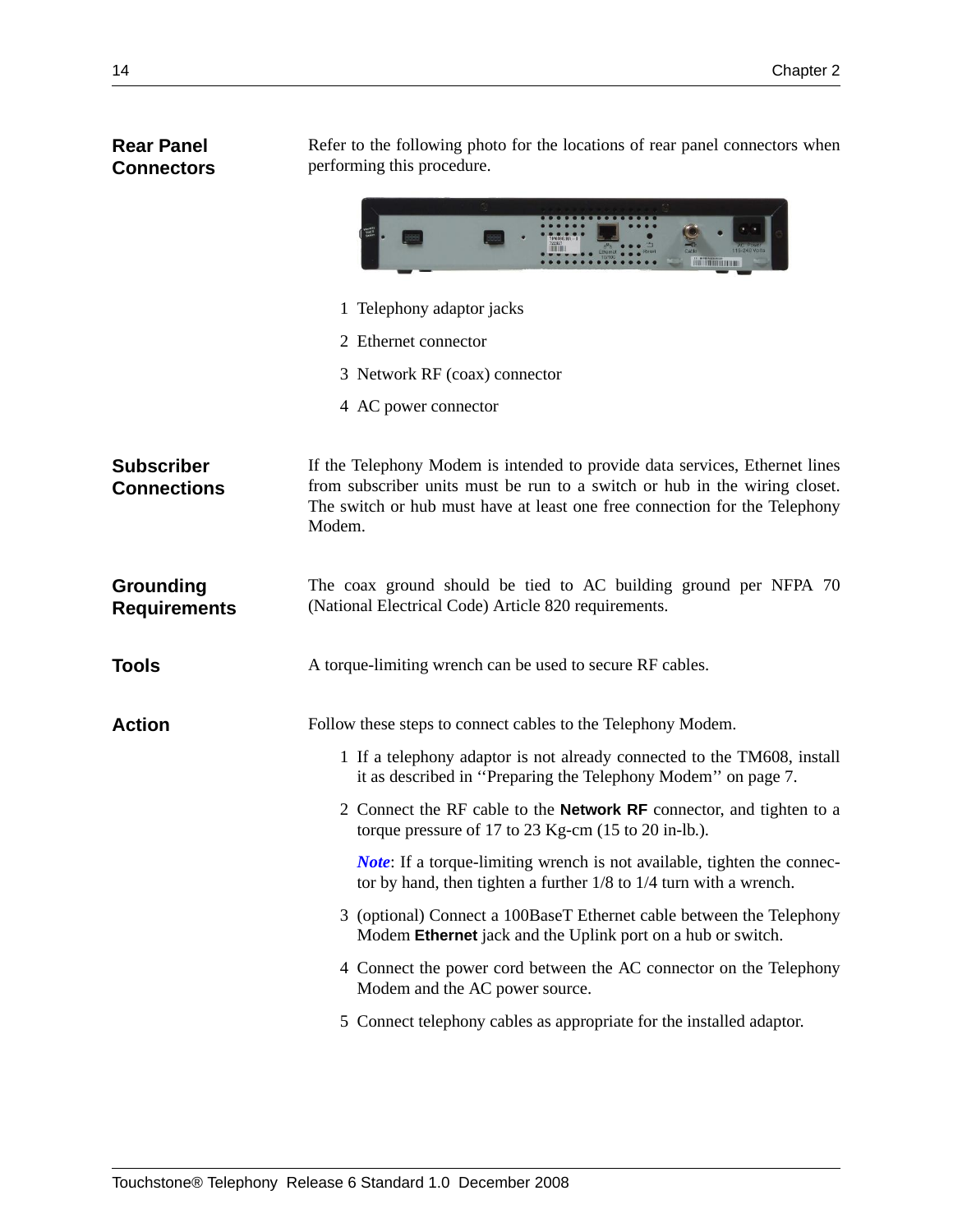

## **3 Tr oubleshooting Information**

This chapter describes troubleshooting features.

### **Front Panel LEDs**

The front panel LEDs provide information about DOCSIS and telephony status.



The LED patterns shown in this section are valid for the default firmware version installed on the Telephony Modem. See the *Troubleshooting Guide* corresponding to the actual firmware installed for updated LED patterns.

When a Telephony Modem fails power-on self test (POST), it repeats the following sequence:

- POWER LED on for 2 seconds; other LEDs off
- All LEDs flash rapidly (10 times per second) for 10 seconds

A Telephony Modem repeatedly displaying this sequence is defective and should be replaced.

### **Power-On Self Test Failure Pattern**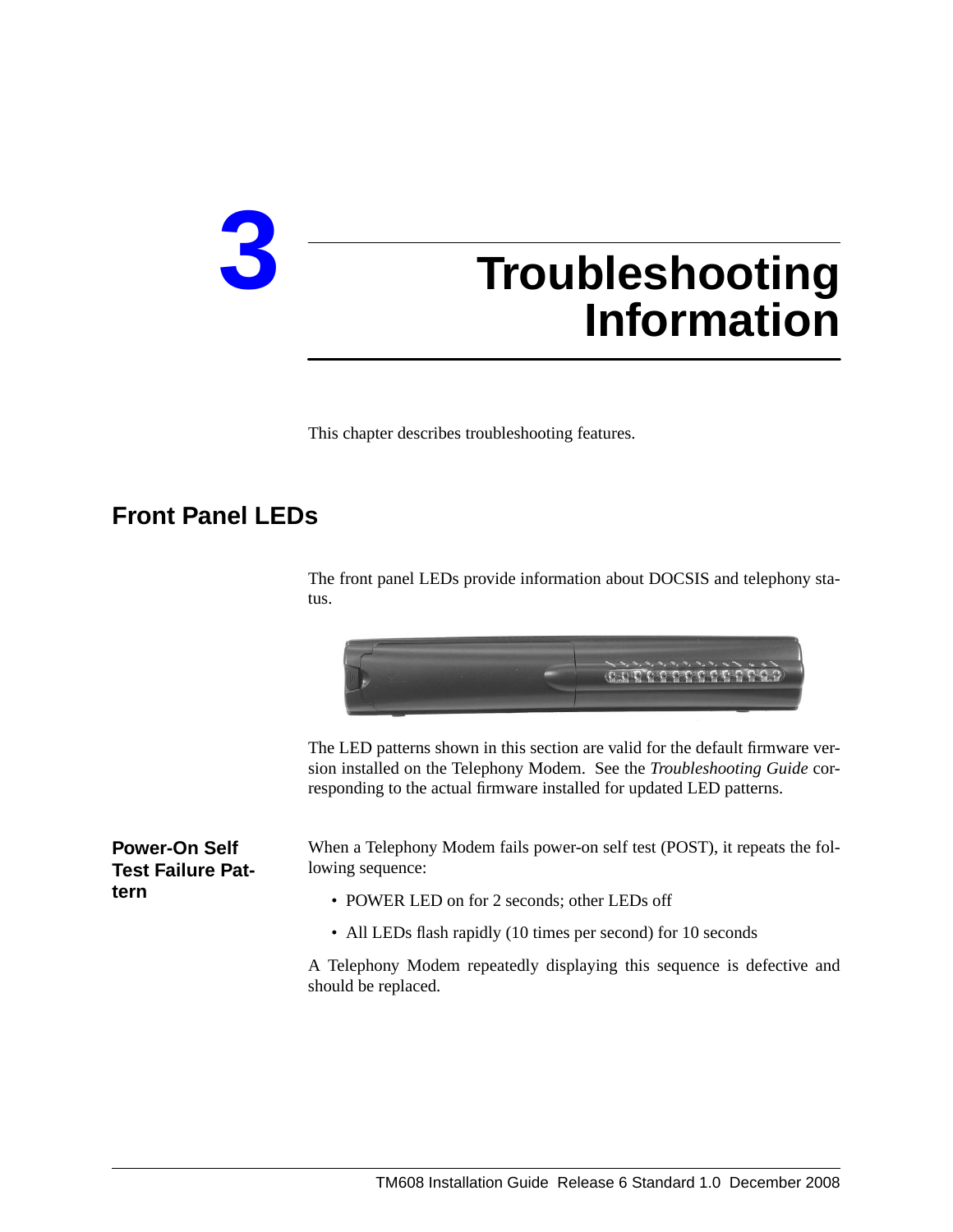### **Foreign Voltage Pattern**

If the Telephony Modem detects a foreign voltage on one or more telephone lines, it repeats the following sequence:

- All LEDs on
- The LED corresponding to the telephony line(s) with foreign voltage

If you see this sequence, *immediately* disconnect the affected lines and eliminate the voltage source. Common sources of foreign voltage include:

- connection to incumbent telephone service
- shorted wires
- defective CPE

*Note*: All telephony lines must be **physically** disconnected from incumbent service before connecting the lines to the Telephony Modem. Cancellation of incumbent service is not sufficient.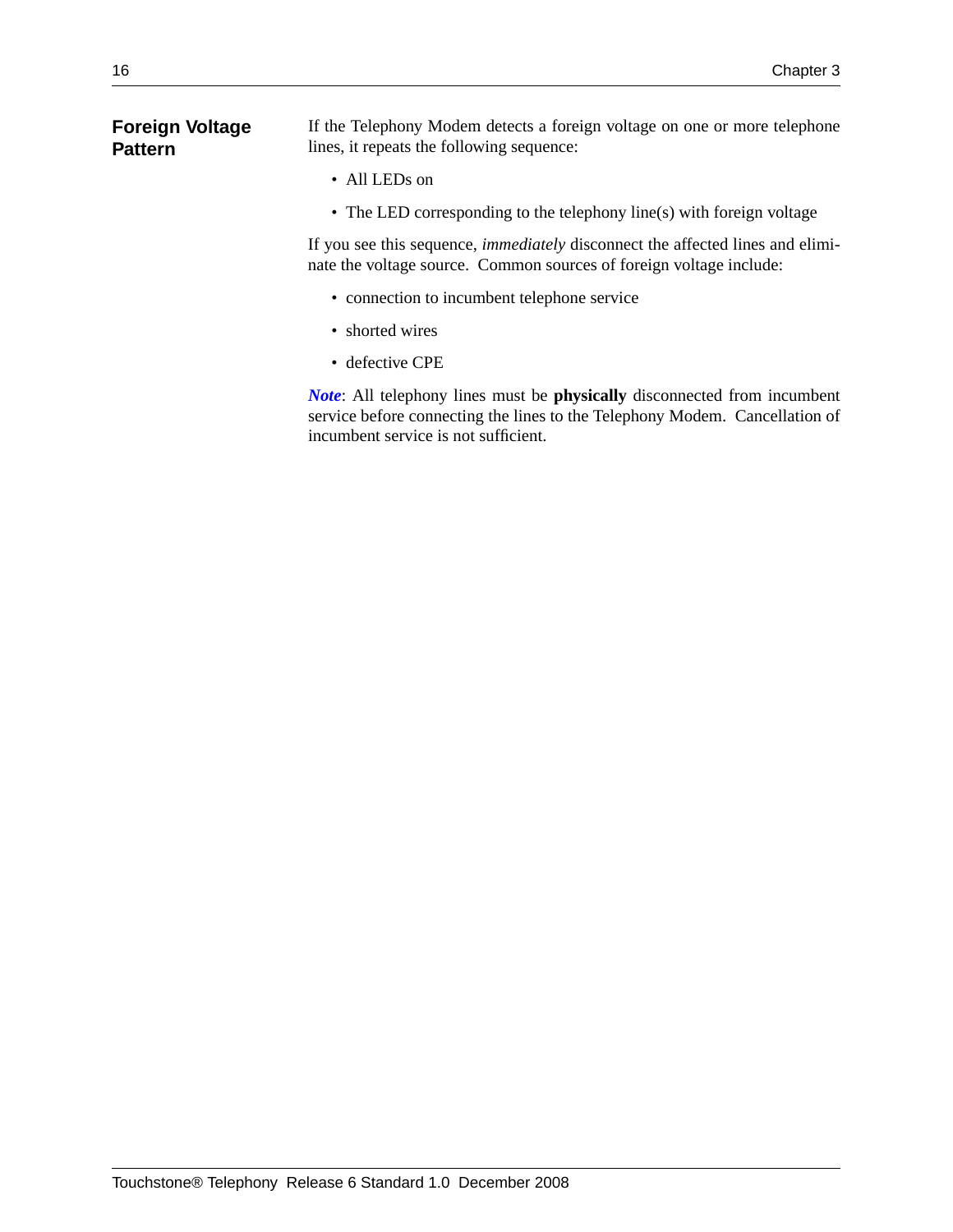| <b>Patterns: Normal</b> |  |
|-------------------------|--|
| <b>Operation</b>        |  |

| The following table shows LED patterns for the Telephony Modem during |  |  |  |  |  |
|-----------------------------------------------------------------------|--|--|--|--|--|
| normal operation.                                                     |  |  |  |  |  |

| <b>Operating</b><br><b>Mode</b>  | <b>Power</b> | <b>DS</b>                                 | <b>US</b>                                 | Online                                                                   | Link                                                                                           | Tel. $1 - 8$                                                                                                         |
|----------------------------------|--------------|-------------------------------------------|-------------------------------------------|--------------------------------------------------------------------------|------------------------------------------------------------------------------------------------|----------------------------------------------------------------------------------------------------------------------|
| <b>AC Power</b><br>Good          | On           | $On =$<br>Online<br>$Plash =$<br>Off-line | $On =$<br>Online<br>$Flash =$<br>Off-line | $On =$<br>network<br>available<br>$Off =$<br>network<br>not<br>available | $On = CPE$<br>connected<br>$Off = CPE$<br>disconnected<br>$Flash = CPE$<br>$\text{activity}^1$ | $On =$<br>On-hook<br>$Flash =$<br>Off-hook<br>Slow Flash <sup>2</sup> =<br>Line card<br>error<br>$Off =$<br>disabled |
| <b>AC Power</b><br>Fail          | Flash        | Off                                       | Off                                       | Off                                                                      | Off                                                                                            | $On =$<br>On-hook<br>$Flash =$<br>Off-hook<br>$Slow Flash =$<br>Line card<br>error<br>$Off =$<br>disabled            |
| Firmware<br>Upgrade              | $x^3$        | Flash                                     | Flash                                     | On                                                                       | $\mathbf X$                                                                                    | $\mathbf X$                                                                                                          |
| Line Card                        | Flash        | Flash                                     | Flash                                     | Flash                                                                    | Flash                                                                                          | Flash                                                                                                                |
| Protection<br>State <sup>4</sup> | Off          | Off                                       | Off                                       | Off                                                                      | Off                                                                                            | (line)                                                                                                               |

1. This state is valid only if the Telephony Modem is online.

2. Slow Flash is 1 flash per second.

3. An x indicates the LED state reflects the "AC Power Good" or "AC Power Fail" status.

4. Line Card Protection indicates foreign voltage present on one or more lines. In this state, the LED pattern alternates between all LEDs flashing and only the Telephony LEDs corresponding to the line or lines where the fault was detected.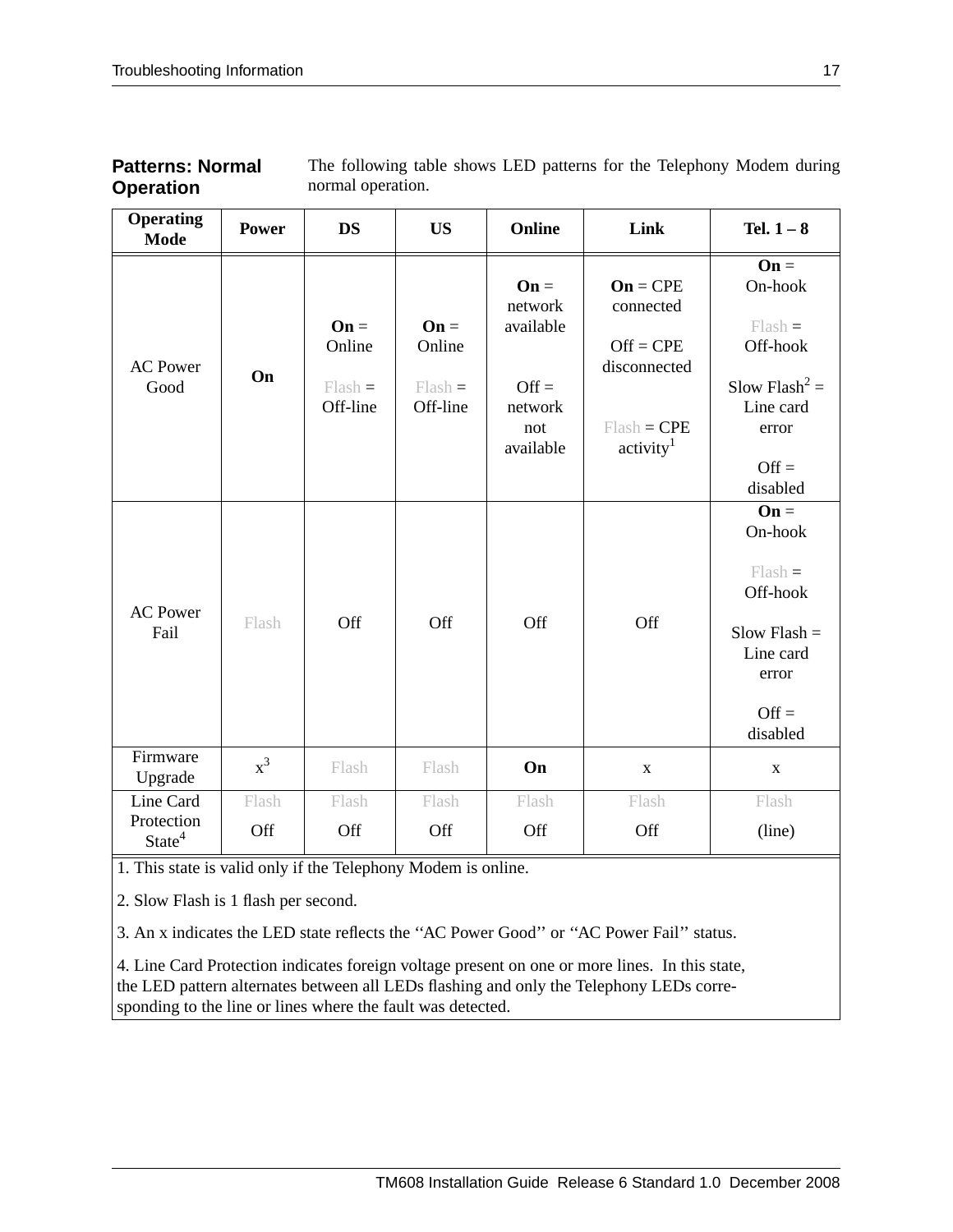### **Patterns: Startup Sequence**

The following tables show LED patterns for the Telephony Modem during each phase of the startup sequence.

### **MTA Startup Sequence**

If the MTA fails to complete registration, note the LED pattern and call your next level of support.

| <b>Step</b>                 | <b>Description</b>                                     | Power,<br>DS, US,<br>Online | Link        | <b>Telephone</b> |  |  |  |
|-----------------------------|--------------------------------------------------------|-----------------------------|-------------|------------------|--|--|--|
| 0                           | No Power                                               | Off                         | Off         | Off              |  |  |  |
|                             | Self-Test                                              | Flash                       | Flash       | Flash            |  |  |  |
| $2 - 4$                     | CM Initialization; see<br>"CM Startup Sequence" below. |                             | Off         | Off              |  |  |  |
| 5                           | <b>Telephony DHCP</b>                                  | On                          | On          | Flash            |  |  |  |
| 6                           | Telephony SNMP/TFTP                                    | On                          | On          | Off              |  |  |  |
| 7                           | <b>Telephony RSIP</b>                                  | On                          | On<br>Flash |                  |  |  |  |
| <b>MTA</b> Normal Operation |                                                        |                             |             |                  |  |  |  |

### **CM Startup Sequence**

If the modem fails to complete registration, note the LED pattern and call your cable operator for assistance.

| <b>Step</b>                | <b>Description</b>      | <b>DS</b> | US    | Online | Link |  |  |  |
|----------------------------|-------------------------|-----------|-------|--------|------|--|--|--|
| 2                          | Downstream scan/sync    | Flash     | Off   | Off    | Off  |  |  |  |
| 3                          | Upstream ranging        | On        | Flash | Off    | Off  |  |  |  |
| 4                          | <b>DOCSIS DHCP/TFTP</b> | On        | On    | Flash  | Off  |  |  |  |
| <b>CM</b> Normal Operation |                         |           |       |        |      |  |  |  |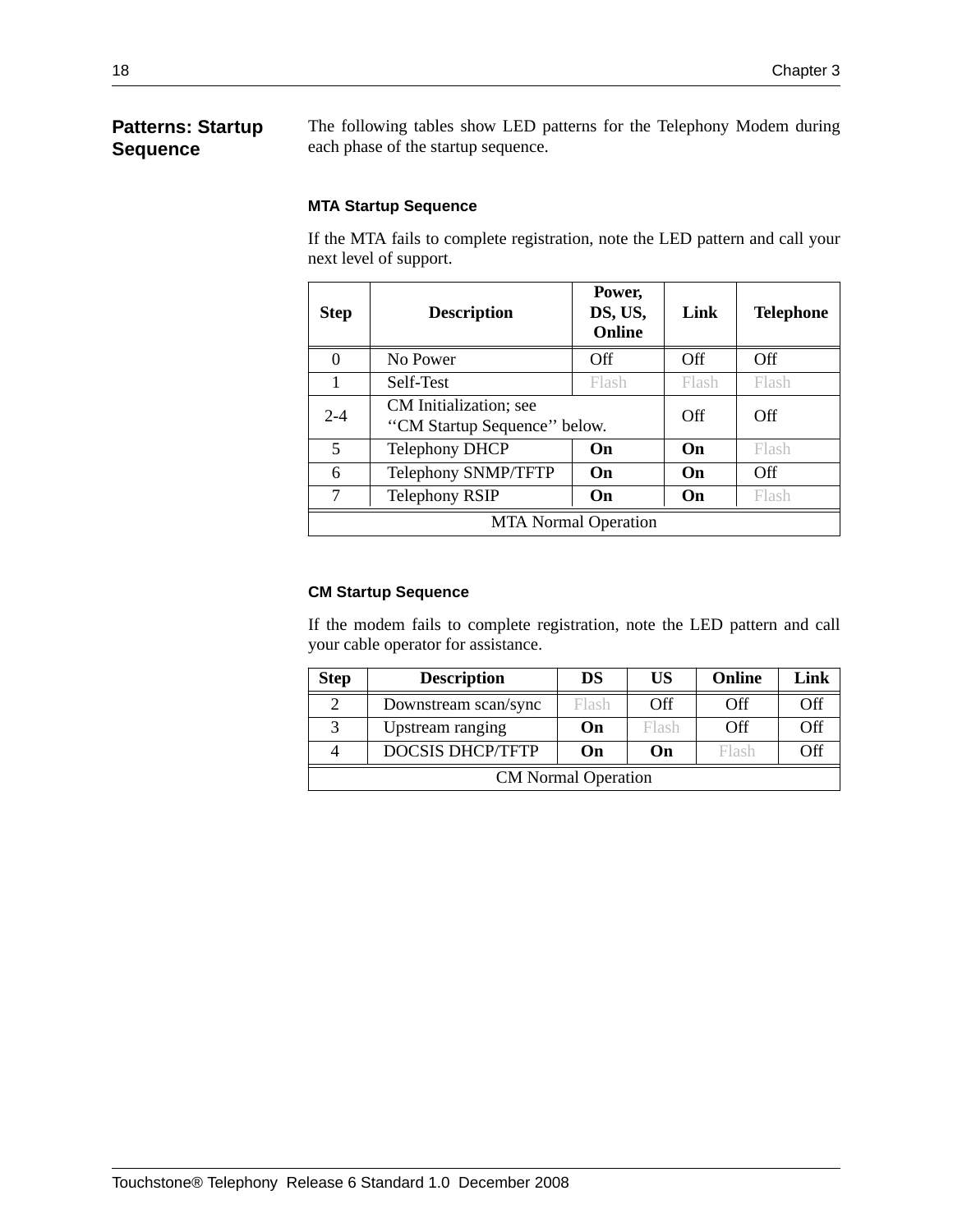# **4 Index**

### **A**

AC power 2 connecting 14 accessories 3 adaptor, attaching 7 attaching the adaptor 7

### **B**

battery, installing 8 bracket, rackmount 10–11

### **C**

cable torque, RF 14 CM startup sequence, LED patterns 18 connecting AC power 14 connection Ethernet 2 RF 2 connector, pinouts, telephone 12 connectors, rear panel 14 considerations, data service 14 contents, package 6

### **D**

damage, in case of 6 data service considerations 14

### **E**

environmental requirements 1 Ethernet connection 2

### **F**

foreign voltage pattern 16 front panel LEDs 15

### **G**

grounding requirements 14

### **I**

in case of damage 6 inspection, unpacking and 6 installing a battery 8

### **L**

LED patterns CM startup sequence 18 MTA startup sequence 18 normal operation 17 LEDs, front panel 15 length, maximum loop 2 location, site 1 loop length, maximum 2

### **M**

maximum loop length 2 mounting rack 11 tabletop 5 wall 9 MTA startup sequence, LED patterns 18

### **N**

network requirements 2 normal operation, LED patterns 17

### **P**

package contents 6 panel connectors, rear 14 LEDs, front 15 pattern, foreign voltage 16 patterns CM startup sequence, LED 18 MTA startup sequence, LED 18 normal operation, LED 17 pinouts RJ-21X 12 telephone connector 12 power AC 2 connecting AC 14 requirements 2 power-on self test 15

### **R**

rack mounting 11 rackmount bracket 10–11 rear panel connectors 14 requirements environmental 1 grounding 14 network 2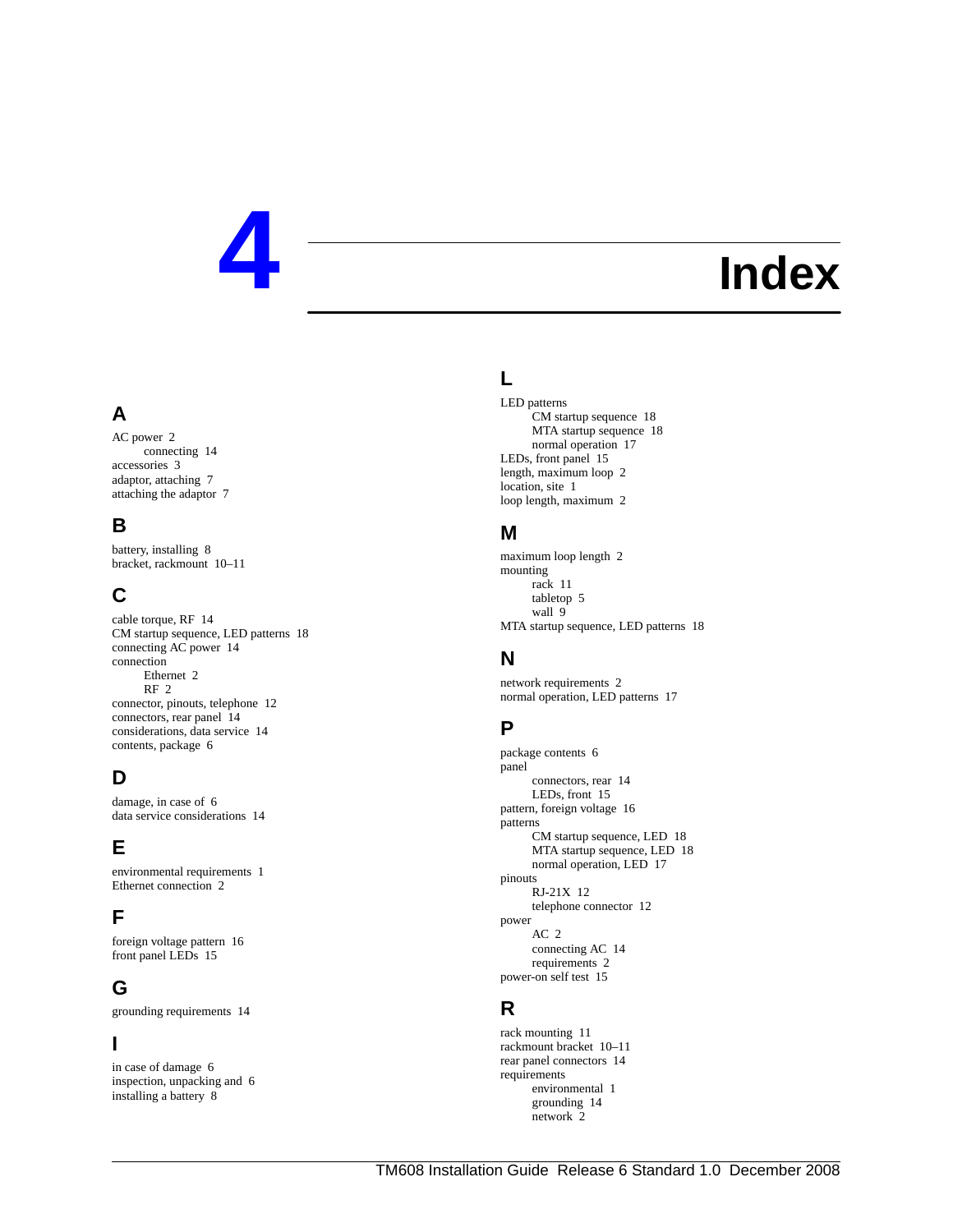power 2 telephony 2 RF cable torque 14 connection 2 RJ-21X, pinouts 12

### **S**

self test, power-on 15 service considerations, data 14 site location 1 startup LED patterns, CM 18 LED patterns, MTA 18

### **T**

tabletop mounting 5 telephone connector, pinouts 12 telephony requirements 2 torque, RF cable 14 troubleshooting 15

### **U**

unpacking and inspection 6

### **V**

voltage pattern, foreign 16

### **W**

wall mounting 9